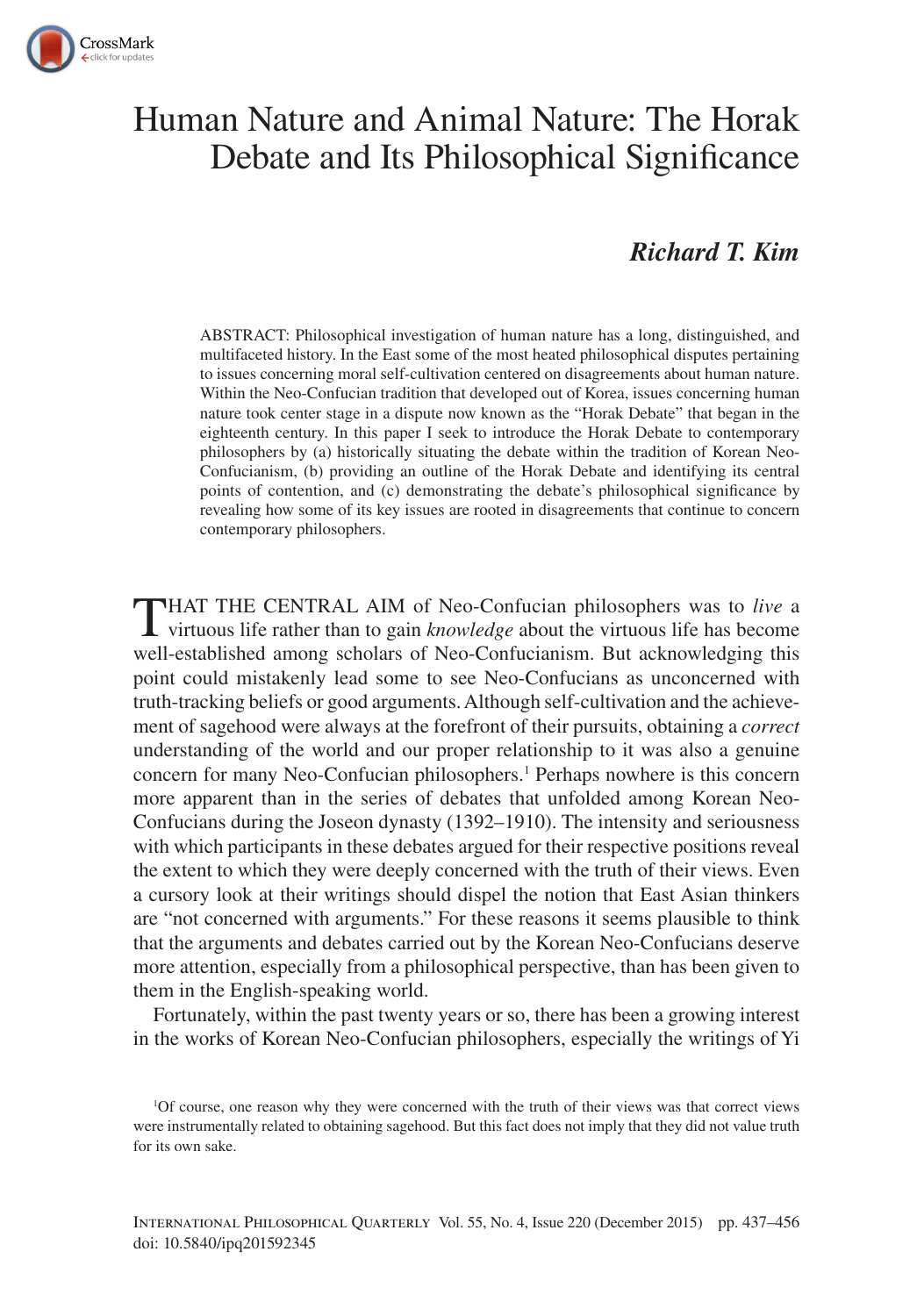Hwang (T'oegye, 1501–1570) and Yi I (Yulgok, 1536–1584),<sup>2</sup> with much attention to their participation in what has become known as the "Four-Seven Debate." This debate has been widely considered by East Asian scholars to be the most significant dispute in the history of Korean philosophy.<sup>3</sup> The chief disagreements centered on the relationship between the four innate feelings or "sprouts" (*duan*) of goodness (compassion, shame, deference, approval and disapproval) found in the *Mengzi*, and the seven emotions (desire, hate, love, fear, grief, anger, and joy) found in the *Book of Rites* (a canon of early Confucianism). It also concerns the way in which both sets of feelings are connected to "principle" (*li*) and "material force" (*qi*) as constituting the core of Neo-Confucian metaphysics.

But although much of the work on Korean philosophy within the past few decades has focused on these two eminent philosophers and the Four-Seven Debate, a number of other significant debates developed after T'oygye and Yulgok left their scholarly imprints. One such debate was the "Horak Debate," which began in the early eighteenth century through the correspondence of Yi Gan (Oeam, 1677–1727) and Han Wonjin (Namdang, 1682–1751) and continued into the early twentieth century.4 The term "horak" is derived from the two factions (Ho-ron and Nak-ron) to which Han Wonjin and Yi Gan belonged, respectively, with the "ho" group being based in the Chungcheong province and the "rak" group being based in the Gyeonggi province.<sup>5</sup> Although the debate touched on a number of different questions, it primarily centered on issues pertaining to human nature. Like most philosophically significant issues, it developed out of an ongoing tradition of thought, in particular, the Cheng-Zhu form of Neo-Confucianism that came to dominate Korean intellectual culture and society.6

3 See Wing-tsit Chan, *A Sourcebook in Chinese Philosophy* (Princeton NJ: Princeton Univ. Press, 1963); Julia Ching, "Yi Yulgok on the "Four Beginnings and the Seven Emotions" in *The Rise of Neo-Confucianism in Korea*, ed. William Theodore De Bary and JaHyun Kim Haboush (New York NY: Columbia Univ. Press, 1985), pp. 283–303; Philip J. Ivanhoe, "The Historical Significance and Contemporary Relevance of the Four-Seven Debate," *Philosophy East and West* 65 (2015); Michael Kalton, *To Become a Sage* (New York NY: Columbia Univ. Press, 1988); Young-Chan Ro, *The Korean Neo-Confucianism of Yi Yulgok* (Albany NY: SUNY Press, 1989); and Weiming Tu, "Yi T'oegye's Perception of Human Nature: A Preliminary Inquiry into the Four-Seven Debate in Korean Neo-Confucianism" in De Bary and Haboush, pp. 283–303. When I write of a "growing interest" in the works of Korean philosophers, I mean to restrict my claim to those in the English-speaking world since their works have been much more carefully studied within Korea and other countries in Asia including China, Japan, and Vietnam.

4 The fervor of the debate, however, declined as early as the late nineteenth century. See Sung-san Cho, "Discursive Structures and Cultural Features of Nak-ron Thought in Late Joseon Korea," *Korea Journal*  51 (2011): 42–71.

5 There is some scholarly dispute, however, whether Yi Gan was a member of the Nak-ron faction as traditionally believed, or a scholar of the Ho-ron faction. Some believe that this uncertainty casts into doubt whether the term "horak" is even the right label for the debate. See Young-jin Choi, "The Horak Debate in Eighteenth Century," *Korea Journal* 51 (2011): 1–13 and Suk-yoon Moon, *The Formation and Development of the Horak Debate* (Seoul, Korea: Don-gwa Seo, 2006).

6 As I will note below, the Cheng-Zhu school of Neo-Confucianism developed out of the thoughts of the Cheng Brothers and Zhu Xi. Its most significant rival, the Lu-Wang school, was founded on the views of Lu Xiangshan and Wang Yangming.

<sup>2</sup> Although I will stick to the McCune-Reischauer system for the names of T'oygye and Yi (since it has been generally preferred by scholars), for other Korean names I will use the Revised Romanization system.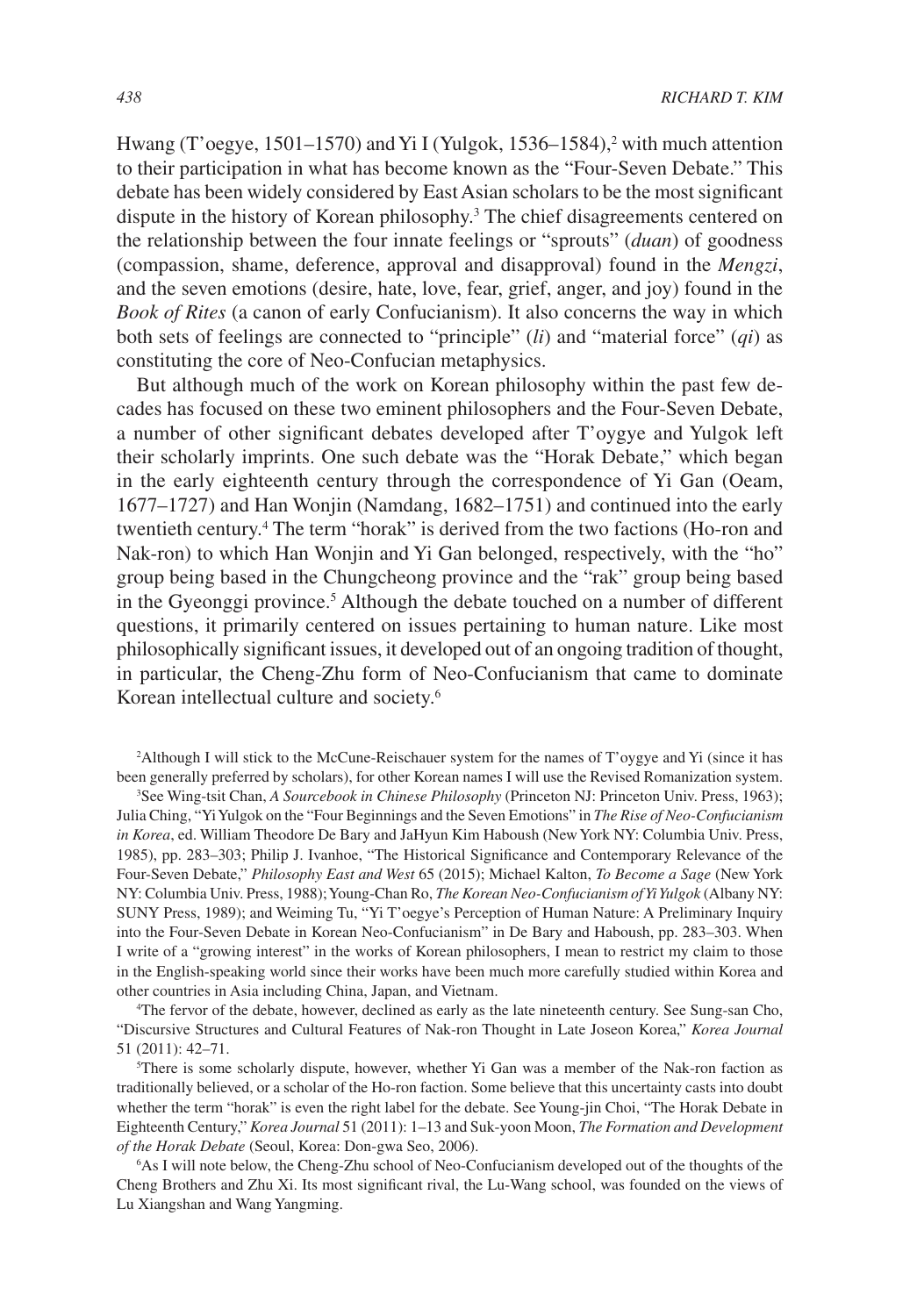In this paper I seek to introduce this historically significant debate to the Englishspeaking audience as a debate with philosophical significance. To do this I will examine three central questions that constitute the heart of the Horak Debate, with a special focus on this question: Is the nature of human beings and the nature of other animals the same or different? Through an exploration of these questions I will provide a roadmap for the debate, to show what was at stake in the debate and the philosophical implications of competing positions. Examining this debate will reveal that it is not an obsolete dispute centering on esoteric questions but a debate rooted in deep and pervasive philosophical issues that continue to challenge contemporary philosophers.

In the first section I will briefly explain the debate's historical background and context, including the Four-Seven Debate. One of the points that will emerge is that the Horak Debate can be seen as developing out of certain unresolved difficulties of the Four-Seven Debate, especially issues concerning the proper understanding of human nature within the framework of Neo-Confucian metaphysics. In the second section I will focus on the content of the Horak Debate itself by outlining and reconstructing the core arguments offered by the opposing camps and examining the three central questions, with a focus on the issue of how and why human nature is different from the nature of other animals. My contention will be that the disagreement is rooted in complex metaphysical and normative issues, centering on a dispute about the role that "nature" should play within the Neo-Confucian metaphysical framework. In the third section I will show how the Horak Debate is related to several significant philosophical issues that continue to be contested by contemporary Western philosophers. Despite a terminology and a metaphysical system that are alien to contemporary Western philosophers, the key issues of the Horak Debate bear interesting ties to contemporary debates in philosophy and can provide new resources.

### I. NEO-CONFUCIAN METAPHYSICS AND THE FOUR-SEVEN DEBATE

The particular form of Neo-Confucianism that Korea inherited during the Goryeo (918–1392) and especially the Joseon (1392–1897) dynasties was most powerfully influenced by Zhu Xi. Drawing upon the works of his predecessors, he welded together a metaphysical-ethical system embodied in what is now known as the "Cheng-Zhu school" that became the reigning and orthodox interpretation of Confucianism throughout Korea.<sup>7</sup> The near unflinching loyalty that Korean scholars paid toward the Cheng-Zhu school distinguishes Korea from its nearest neighbors, China and Japan, both of which at one point became swept up by the "Lu-Wang

<sup>7</sup> Zhu Xi was most heavily influenced by the views of the Cheng brothers, Cheng Hao (1032–1083) and Cheng Yi (1033–1108), their uncle Zhang Zai (1020–1077), and Zhou Dunyi (1017–1073). For philosophical introductions of the Cheng-Zhu school of thought, see A. C. Graham, *Two Chinese Philosophers: The Metaphysics of the Cheng Brothers*, revised second edition (La Salle IL: Open Court Press, 1992); Yung Sik Kim, *The Natural Philosophy of Chu His, 11-30-1200* (Philadelphia PA: Memoirs of the American Philosophic Society, 2000); John Makeham, ed., *Dao Companion to Neo-Confucian Philosophy* (Dordrecht: Springer, 2010).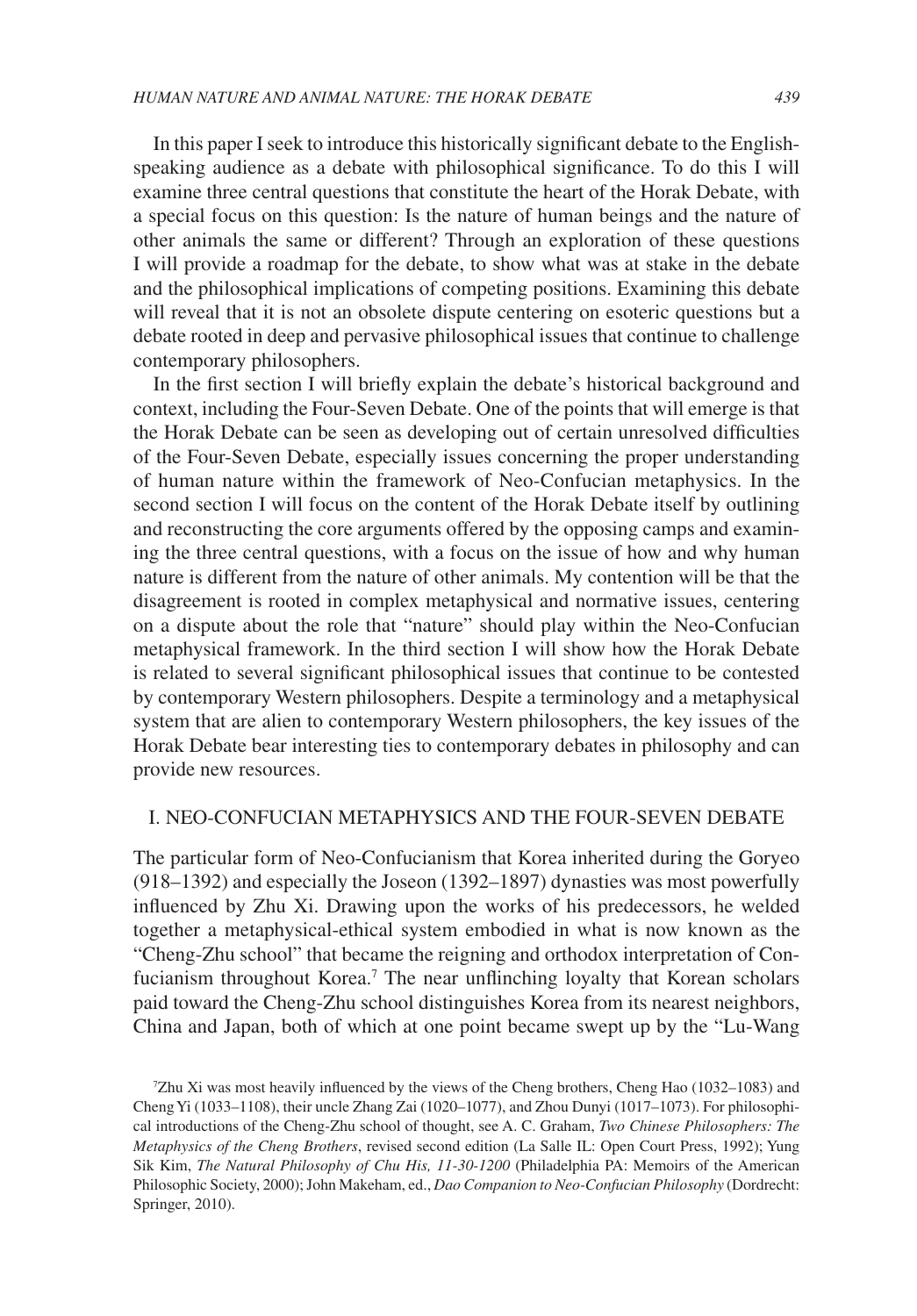School" that was founded upon the thoughts of Lu Xiangshan (1139–1193) and Wang Yangming (1472–1529).<sup>8</sup>

The Cheng-Zhu school integrated views about human nature and psychology provided in the *Mengzi*, with a distinctive metaphysical picture that centered on the concepts of *li*, commonly translated as "principle" and *qi*, commonly translated as "material force." To give a brief characterization of the metaphysical system: *li* constitutes the inner nature of everything and provides both the explanation for the existence of all things as well as the normative standards for how everything ought to be; it is fully present in the mind-heart (*xin*) of human beings.<sup>9</sup> For the Cheng-Zhu scholars this implies that human nature, considered in itself, is already completely good, i.e., fully possesses all the virtues.10 Now this claim may initially seem to conflict with obvious facts, since a brief look into human history reveals the extent to which the human species as a whole has been far from exemplary, and such a record is not what one would have expected from creatures with perfectly virtuous natures. The Neo-Confucians, however, consistently replied by appealing to the concept of *qi*. For although every human being is endowed with a nature constituted by *li*, and therefore has a fully perfected nature, an individual's *qi* can conceal and distort (depending on its degree of "purity" or "turbidity") the underlying goodness of one's nature, much like a mirror covered over by dust fails to manifest its clear, reflective quality. Here is how Zhu Xi explains it:

It is not the case that there are partial and complete [endowments of Heavenly nature]. It is like the light of the sun or the moon. If one is on open ground, then one sees all of the light, but if one is inside a thatched hut, then some of the light is blocked and obscured, some is seen while some is not. The impurity results from an impurity of the *qi*, so naturally there is obstruction, as if one were inside a thatched hut. $11$ 

This view implies that anyone aiming at sagehood (the proper end of all strivings for Neo-Confucian thinkers) would need to undergo a process of removing the imperfections carried by one's *qi*, so that one could discover the already perfected nature that exists below the surface.

8 This is not to say that no Korean Neo-Confucian ever questioned the views of the Cheng-Zhu school. Dasan (Jeong Yakyong) offered poignant and powerful objections against the metaphysical system of the Cheng-Zhu school. See Mark Setton, *Chong Yagyong: Korea's Challenge to Orthodox Neo-Confucianism*  (Albany NY: SUNY Press, 1997). For helpful account of three critics of the Cheng-Zhu school, Ito Jinsai, Dai Zhen, and Jeong Yakyong, see Philip J. Ivanhoe, "New Old Foundations for Confucian Ethical Philosophy: Ito Jinsai, Dai Zhen, and Jeong Yakyong," *Taiwan Journal of East Asian Studies* 11 (2014): 77–133.

9 It is important to note, however, a distinction between two senses of *li*: "universal *li*" or the "heavenly *li*" and the manifested *li* that applies to every particular thing or event. This paper will focus on the latter sense. See Kim, *The Natural Philosophy of Chu His*, pp. 19–21, and David Tien, "Metaphysics and the Basis of Morality and the Philosophy of Wang Yangming" in Makeham, *Dao Companion to Neo-Confucian Philosophy*, pp. 296–99.

10As many scholars have acknowledged, the Cheng-Zhu school, under Buddhist influences, transformed Mengzi's view that we are all born with certain incipient tendencies toward goodness into the view that we are already born with fully developed virtues.

11Translation is my own; cf. Chan, *A Sourcebook in Chinese Philosophy*, p. 621.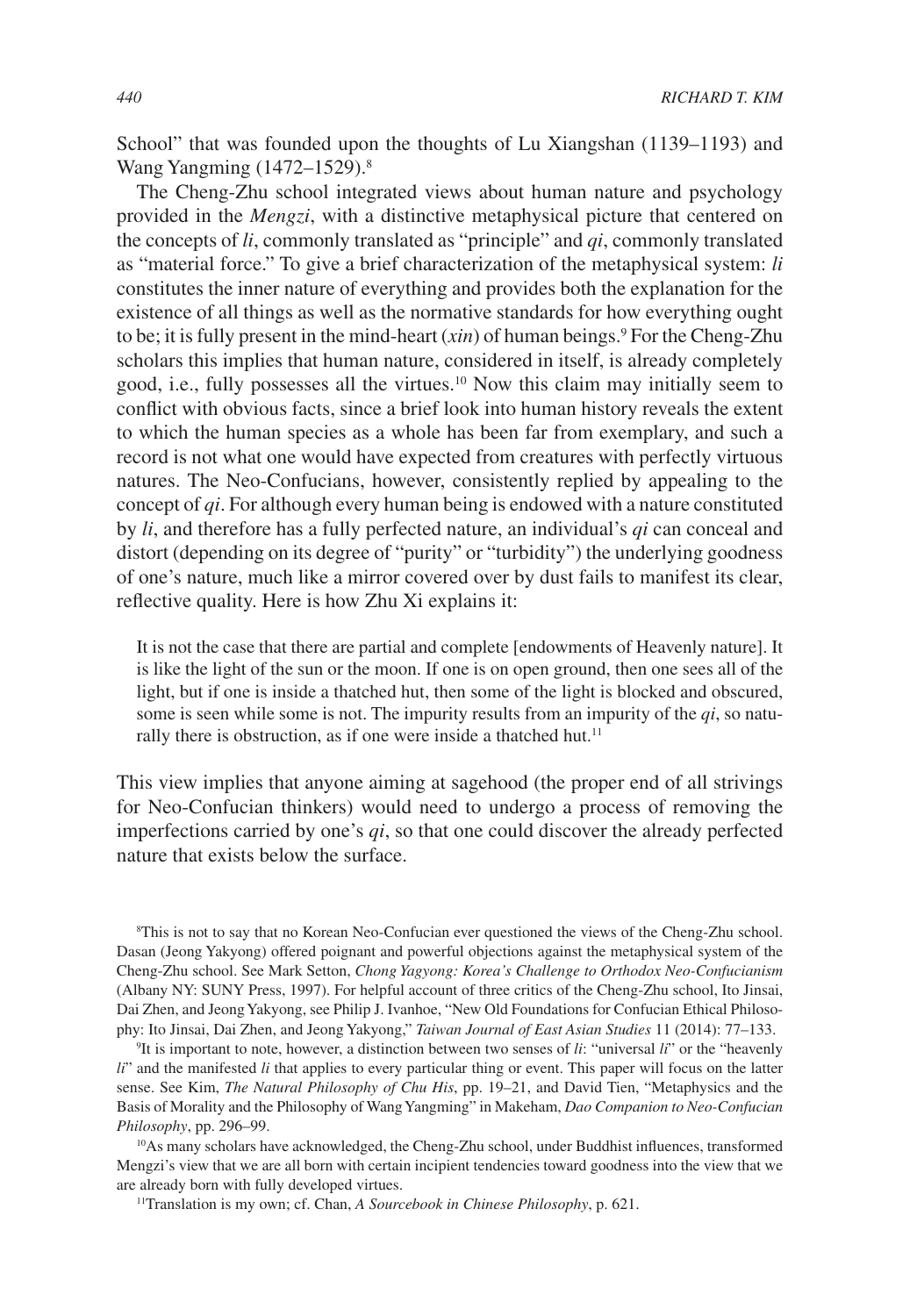We can see that one significant aspect of the Cheng-Zhu school of thought is its metaphysical foundation for ethics. The program of self-cultivation was based upon the metaphysical view that underlying our imperfect characters is a perfectly formed, virtuous nature. Our practical aim, then, is to recover that innate nature by removing the various impediments that prevent it from fully manifesting itself. Of course, just how we ought to carry out this process of recovery remained a difficult and contentious issue.12 Furthermore, although the concepts of *li* and *qi* together provided substantial explanations of the natural world, there were still a number of difficulties concerning the exact nature of the relationship between the two notions, as well as their relationship to human emotions. These questions were taken up by T'oegye and Yulgok in what has become known as the "Four-Seven Debate."13

While it is outside of the scope of this paper to examine this debate in detail, it will be worthwhile to focus on onetension that lies at the heart of the debate, namely, the relationship between *li* and *qi*. As we will see, this tension also carried over into the Horak Debate. The conflict may be described as occurring between those like T'oegye who sought to defend the idea that *li* is prior to and more fundamental than *qi*, and those like Yulgok who aimed to show that *li* and *qi* are mutually dependent upon each other and must be synthesized in order to develop a coherent and stable metaphysical framework. For T'oegye and Yulgok, obtaining a correct understanding of the relationship between *li* and *qi* is necessary for achieving the right view about human nature, which in turn is necessary for a correct understanding of how best to move toward ethical perfection. For T'oegye, the true nature of human beings is most fundamentally identified with *li*, the transcendental principle that is completely pure and devoid of any imperfections. Although T'oegye ultimately does agree that human beings are also dependent on their *qi*, he seeks to identify what we truly are with what he takes as the *pure* aspect of human nature. This general view, that we are more fundamentally something other than our physically constituted selves, is not unique to this debate. In Plato's writings, for example, there is a strong anti-

<sup>12</sup>A significant disagreement between the Cheng-Zhu school and Lu-Wang school concerned the process by which one could achieve moral perfection, with those in the Cheng-Zhu school advocating a rigorous study of the Classics and Lu-Wang school advocating focused attention on one's own heart and mind to help guide him toward sagehood.

<sup>13</sup>The Four-Seven Debate centers on three questions: (1) What is the relationship between *li* and  $qi$ ? (2) What is the relationship between the Four Beginnings (the four sprouts—compassion, disdain, respect, approval and disapproval—that Mengzi marks as evidence for the claim that human nature is fundamentally good) and the Seven Emotions (listed in the Book of Rites as "joy, anger, sorrow, fear, love, dislike, and desire")? (3) How are the concepts of *li* and *qi* related to the concepts of the Four Beginnings and the Seven Emotions? These questions were explored through two sets of exchanges. The first set took place between T'oegye and Kobong (1559–1566) and the second set occurred between Yulgok and Ugye, which began in 1572 and ended within a year. For more detailed accounts of the Four-Seven Debate, see Edward Chung, *The Korean Neo-Confucianism of Yi T'oegye and Yi Yulgok* (Albany NY: SUNY press, 1995); Ivanhoe, "The Historical Significance and Contemporary Relevance of the Four-Seven Debate,"; Xin-de Jin, "The 'Four-Seven Debate' and the School of Principle in Korea," *Philosophy East and West* 37 (1987): 347–60; Michael Kalton, et. al., eds., *The Four-Seven Debate: An Annotated Translation of the Most Famous Controversy in Korean neo-Confucian Thought* (Albany NY: SUNY Press, 1994); Ro, *The Korean Neo-Confucianism of Yi Yulgok*; Tu, "Yi T'oegye's Perception of Human Nature"; Sa-Soon Youn, "T'oegye's Identification of 'To Be' and 'Ought': T'oegye's Theory of Value" in de Bary and Haboush, *The Rise of Neo-Confucianism in Korea*.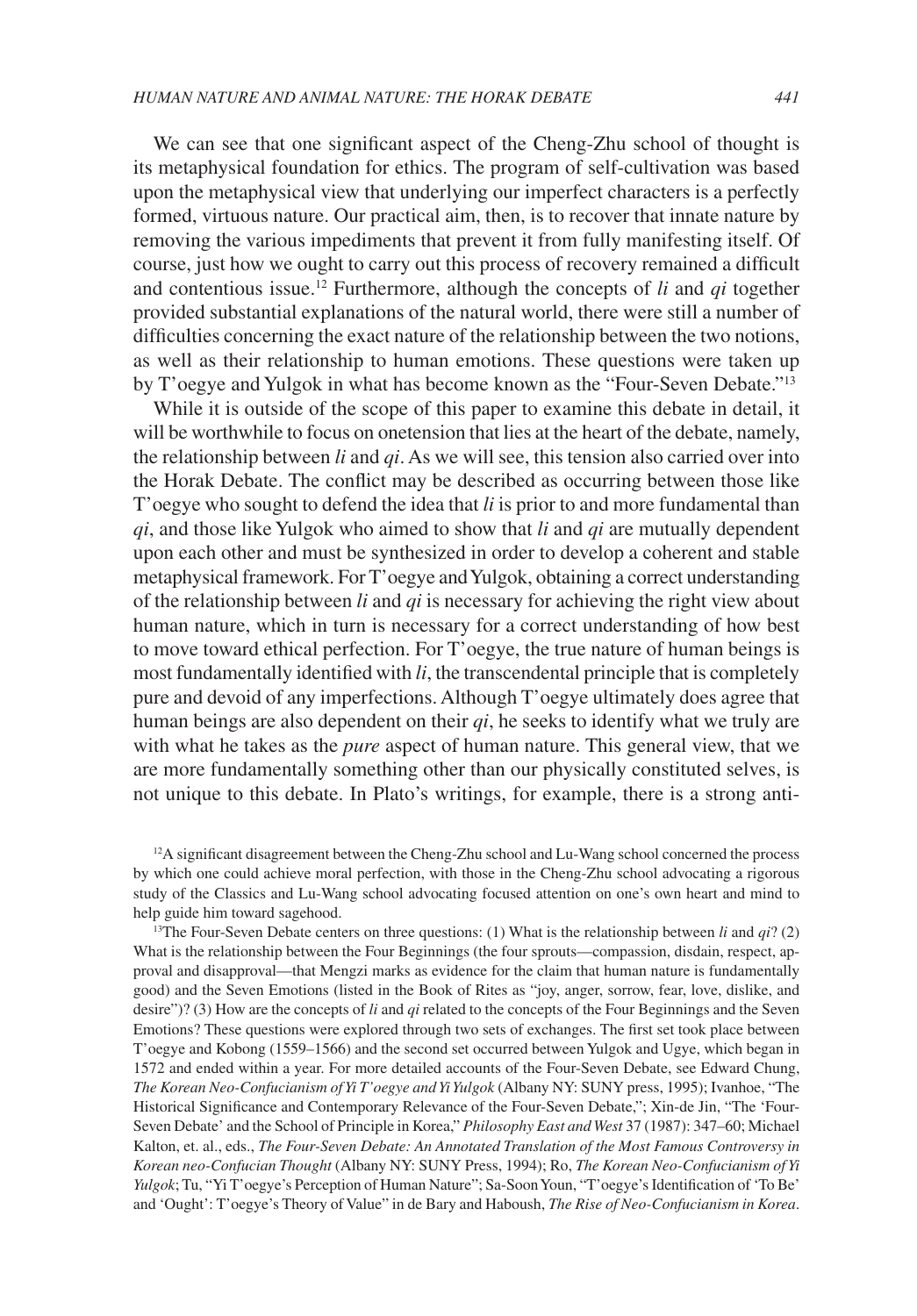physicalist tendency and a yearning to view ourselves as something transcendent.14 Even the empirically minded Aristotle exhibits some tendency to see ourselves as extending beyond our physical constitution:

Such a life [i.e., the contemplative life] would be superior to the human level. For someone will live it not insofar as he is a human being, but insofar as he has some divine element in him. And the activity of this divine element is as much superior to the activity in accord with the rest of virtue as this element is superior to the compound. . . . We ought to be pro-immortal, and go to all lengths to live a life in accord with our supreme element; for, however much this element may lack in bulk, by much more it surpasses everything in power and value.<sup>15</sup>

In commenting on this aspect of Aristotle's thought, Thomas Nagel claims that this strain of what he calls Aristotle's "spiritualist" tendency is owing to his uncertainty about what kind of creatures we really are.16 Although greatly divided by both culture and time, T'oegye would have appreciated this feature of Aristotle's thought, for in struggling to maintain the metaphysical primacy of *li* over *qi*, we may see T'oegye as also motivated by a kind of spiritualist tendency to preserve what we might describe as the *pure unadulterated feature of our nature*. 17

Yulgok, however, by insisting on the absolute interdependence between *li* and *qi*, takes a view of human beings as fundamentally constituted by both principle (*li*) and material force (*qi*). In Yulgok's view, "principle and material force are well mingled without the slightest gap, originally not separated, and so may not be referred to as two things."18 Unlike T'oegye, Yulgok believes that the psycho-physical aspects of our nature should be considered as much a part of who we really are as the *li*-based aspects of our nature. There is not, for Yulgok, some special element of our nature that we ought to try to separate and elevate from our physical selves. A practical corollary of Yulgok's view is that to achieve the ethically ideal life we must learn to live in a way that integrates both our psycho-physical tendencies with the elements of our nature that manifest *li*.

One lesson that we may draw from this brief excursion into the Four-Seven Debate concerns the important disagreement between T'oegye and Yulgok about how we should think about human nature, and in particular which aspects of our humanity best identifies us as the kind of beings we are. Is our true identity constituted by some transcendental element, categorically distinct from our bodily self, or is our identity inseparable from our embodied nature as physical beings? As we will see,

14This tendency is best exemplified in Plato's *Phaedo.*

16Thomas Nagel, "Aristotle on *Eudaimonia*" in *Essays on Aristotle's Ethics*, ed. Amelie Oksenberg Rorty (Berkeley CA: Univ. of California Press, 1980), pp. 7–8, 12–13. This aspect of Aristotle's thoughts suggests that Plato had a deeper and more lasting philosophical influence on Aristotle than is sometimes acknowledged by scholars. I thank Phililp J. Ivanhoe for this suggestion.

17Of course, Aristotle and T'oegye operated from radically different philosophical traditions with distinct ethical and metaphysical assumptions. But such facts do not preclude the possibility that they shared certain philosophical intuitions or motivations.

18Yulgok, Yulgok chonso, vol. 20, Songhak chibyo 2.

<sup>15</sup>Aristotle, 1999, 1177b25–1178a.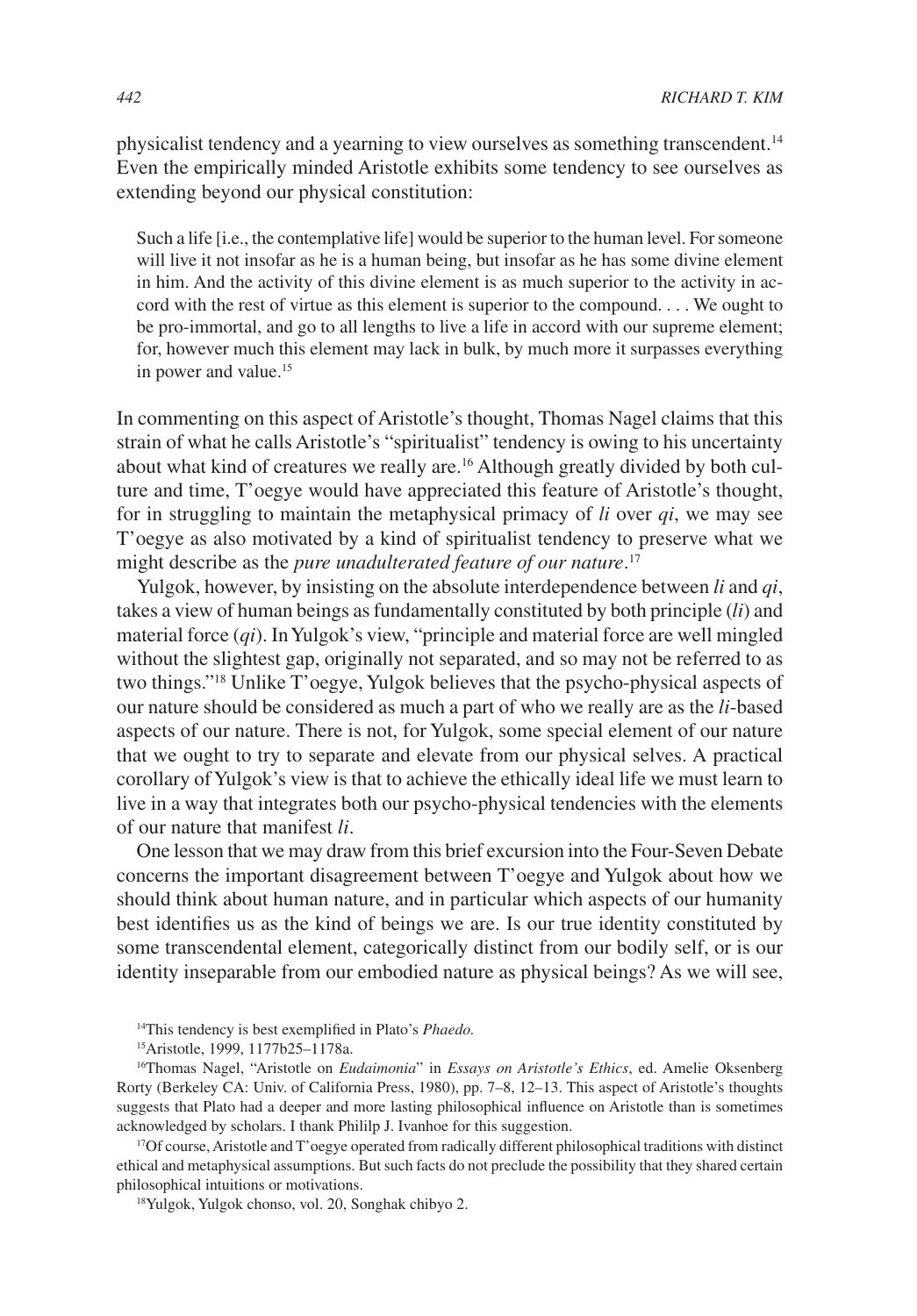one way to understand the Horak Debate is as a continuation of the debate about human nature that was initiated in the Four-Seven Debate.

#### II. THE HORAK DEBATE

The Horak Debate arose through a series of exchanges conducted by different followers of the Noron faction, a school of thought that adhered to the teachings of Yulgok. The two central participants in the debate were Han Wonjin (Namdang, 1682–1751) and Yi Gan (Oeam,  $1677-1727$ ),<sup>19</sup> and I will focus on the philosophical exchanges that occurred between them.<sup>20</sup>

We can trace the initial phase of the debate between Han Wonjin and Yi Gan back to the essays that Han wrote between 1705 and 1707. In his seminal work "Explanation of the Original Nature and the Psycho-physical Nature" he claimed that the "original nature," as discussed by Zhu Xi, already contained elements of *qi*  and therefore contained temperamental elements. In 1709 Yi read Han's writings and criticized his views, thereby beginning a series of exchanges between them that would last until 1724. The debate primarily centered on three questions: (1) What is the nature of the state of mind before it becomes engaged with emotion and thought? (2) Do sages and commoners share the same mind? (3) Are the natures of human beings and non-human animals identical? On all three issues both Han and Yi expressed clear disagreement. Of these three questions, however, the third question concerning the relationship between human and animal nature became the debate's foundational issue. In order to understand what instigated this debate, we should turn to a well discussed passage in Chapter One of the *Zhongyong* (*Doctrine of the Mean*):

The condition before joy, anger, grief, or pleasure are activated is called equilibrium; after they are engaged and each attains proper measure, it is called harmony. Equilibrium is the great foundation of the universe; harmony is its universal path.

For Korean Neo-Confucians, this passage of the *Doctrine of the Mean* elicited the following question: Is *qi*, which constitutes what Zhu Xi called our "temperamental nature," present even in an unactivated or unaroused state of mind, i.e., "the state of equilibrium" marked out in the above passage of the *Doctrine of the Mean*?21

20Here is a brief history of Han Wonjin and Yi Gan's intellectual heritage. After the death of Yulgok, the Giho School was formed to carry on Yulgok's philosophical vision, and in 1683 was divided into the Noron (Old Doctrine) faction headed by Song Siyeol and the Soron (Young Doctrine) faction lead by Yun Jeung. One of Song Siyeol's most prominent students, Kwon Sangha, helped to form the Horon faction. The Horak Debate's two central figures, Han Wonjin and Yi Gan, were both students of Kwon Sangha.

21Although most scholars have preferred using the terms "aroused" and "unaroused" to discuss the state of one's mind before and after it becomes affected by emotion and thought, I will use the terms "activated"

<sup>19</sup>As historians of this debate would be quick to point out, there were many participants who contributed to the debate in different ways. But because my goal in this paper is to focus on the philosophical elements of the debate, I will concentrate on the exchanges between Han Wonjin and Yi Gan. Furthermore, as recent scholars such as Sukyoon Moon have noted, the initial beginnings of the Horak Debate can be traced back much further than the exchanges that occurred between Han Wonjin and Yi Gan. See Moon, *The Formation and Development of the Horak Debate*.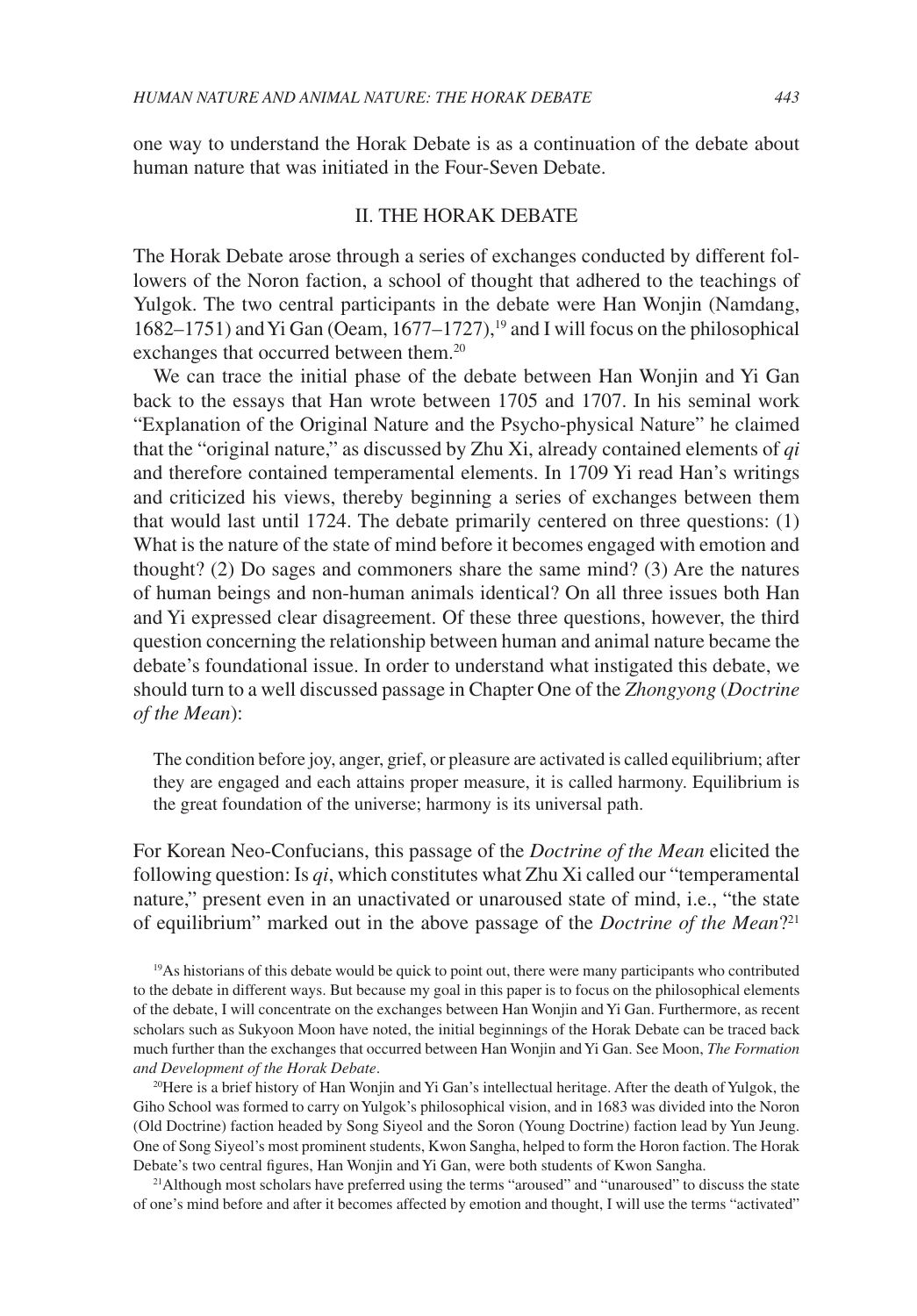In asking this question, they were really asking if the mind before being activated by emotions was completely devoid of any possibility of defect or impurity or if it contained *qi* with its various degrees of imperfections even when unactivated. Han believed that even in an unactivated state the mind contains aspects of temperamental nature, along with features of *qi*:

I am not sure whether in the state before the mind is activated what is called the original nature inheres in something or has nothing in which it inheres. If one says that it has nothing in which it inheres and exists independently on its own, then I have never seen any such strange expression in the classics or commentaries. If one says that it inheres in something and exists therein, then why can't one refer to it together with the *qi* in which it inheres and call it the physical nature?<sup>22</sup>

From this passage I believe that we can extract the following argument:

- 1. The unactivated state of the mind (the "original nature") inheres in nothing or inheres in something.
- 2. It cannot inhere in nothing. (Justified by common sense and appeal to the classics and commentaries.)
- 3. So, it inheres in something.
- 4. If it inheres in something, then it is reasonable to think of it as inhering in *qi*.
- 5. So, it is reasonable to think that the unengaged state of the mind inheres in *qi*.

What exactly does it mean to say that one thing "inheres" in another? In another passage Han claims that temperamental nature is a part of the unactivated state:

If we regard the state of unactivated state as the original nature, does it exist by itself or does it rely on something else for its being? If its existence is independent, I cannot but agree with your argument, but if it needs something to rely on, I should label that something, along with its foundation of  $qi$ , as temperamental nature.<sup>23</sup>

From this passage I think we can interpret Han as thinking that for x to inhere in y is for x to *existentially* rely or depend upon y. In other words, original nature cannot exist without the existence of *qi*. If this is right, Han is claiming that the unactivated

and "unactivated" since they do not carry some of the misleading (sometimes sexual) connotations that "aroused" and "unaroused" can carry in English. Of course, "activated" is also an imperfect translation as well since it can carry an overly mechanistic overtone. I thank Sungmoon Kim for discussion on this.

<sup>22</sup>*Namdang chip* 30:7a–10a. Unless stated otherwise, translations of passages related to Horak Debate in this paper have been arrived at in consultation with Phillip J. Ivanhoe, Eirik Harris, and Xueying Wang. I have also benefited from Michael Kalton's translations in Peter Lee, ed., *Sourcebook of Korean Civilization* (New York NY: Columbia Univ. Press, 1996) and the translations of Lee Cheon Sung, "Philosophical Implications of the Discussion of *Mibal* in the Horak Debate of the Late Joseon Period," *Korea Journal* 51 (2011): 97–117 and Hong Jung Geun, "Is the Morality of Human Beings Superior to the Morality of Non-Human Beings?" *Korea Journal* 51 (2011): 72–96.

<sup>23</sup>Namdang chip 1:1. (Translation adapted from Lee, "Philosophical Implications," p. 104.)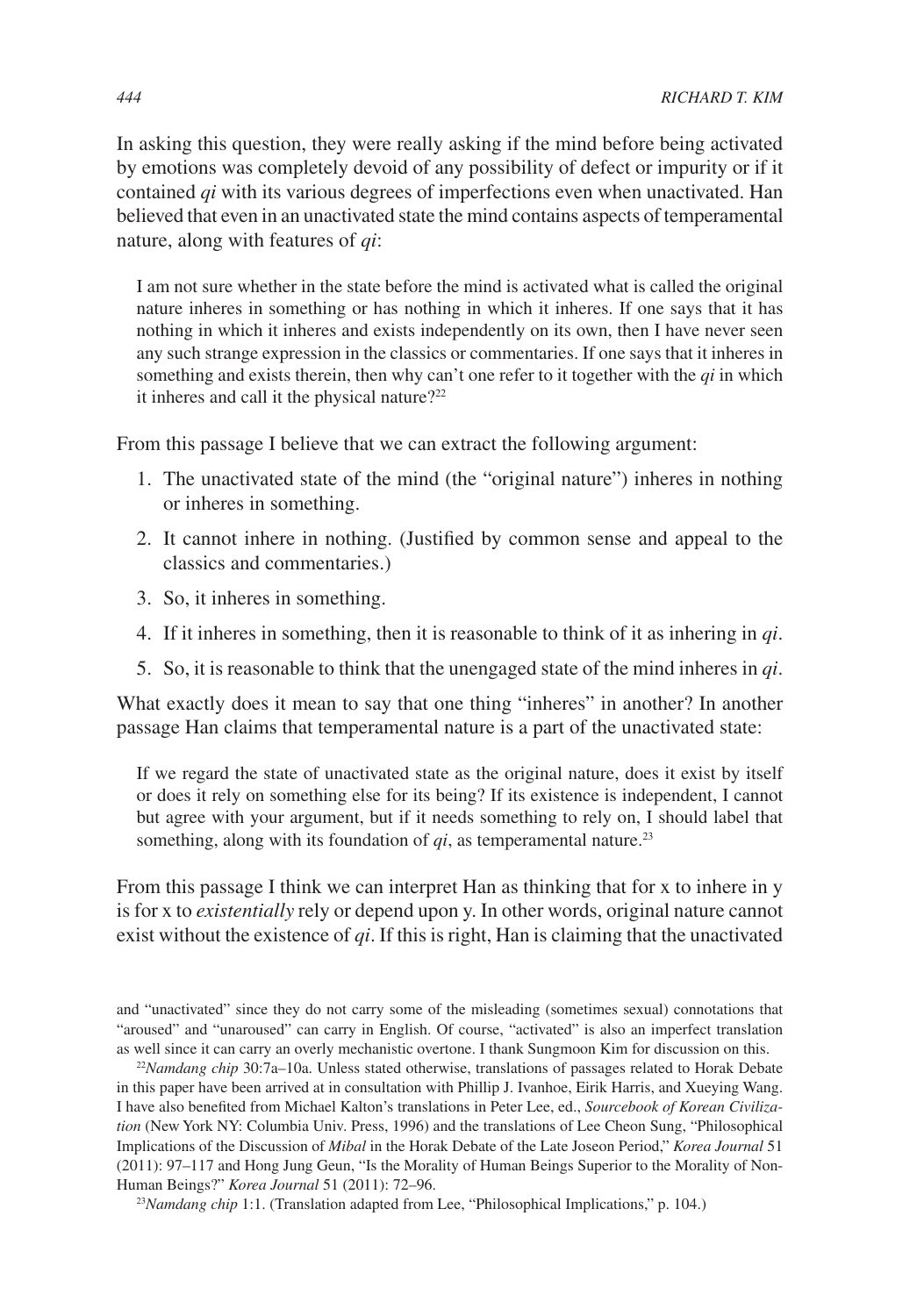state depends for its existence upon temperamental nature, which is constituted by *qi*, the psycho-physical stuff out of which everything is made.

The claim that the original nature depends on elements of *qi* was unacceptable to Yi, who believed that the original nature is wholly pure and good:

About this I only have one question for the observers [of this debate], which I propose for careful consideration. Han Wonjin says that when the mind is not activated, the obscurity or lucidity, goodness or evil [already] exists, but that with exclusive reference to principle, there is no problem in seeing it as neither excessive nor deficient, or seeing it as the great foundation of the world. Does this mean that according to his theory one can with a mind of mixed clarity and darkness, good and evil, also be able to "respond to the changing situation of the myriad creatures with the result that in every case the response would be perfect?"24

The last sentence is clearly rhetorical. Yi is arguing that Han's view, which takes *qi* as constitutive of the unactivated mind, rules out the possibility of achieving sagehood, a consequence that would undermine Han's theory since the existence of sages was a basic fact within Neo-Confucianism that could not be cast into doubt. Yi's argument is that if we take the unactivated mental state as already being influenced by *qi*, then we cannot preserve its crucial status as a state of complete purity as suggested by the first chapter of the *Doctrine of the Mean*. In response, Han Wonjin denied that the very existence of *qi* and temperamental nature in the unactivated state somehow ruled out the possibility that the unactivated state was pure and wholly good. On his view, sagehood is still attainable since an ethically perfected life depends not on being wholly unaffected by one's temperamental nature but on the capacity to channel various emotions so that they are always in alignment with the dictates of *li*. Yi, however, saw human temperament as something that ought to be toned down or perhaps even avoided altogether rather than re-channeled, so that the pure, original state of one's mind and heart can be fully expressed without being clouded by one's affections. The disagreement between Yi and Han can be seen as being partially rooted in competing evaluations of *qi* and temperamental nature, with Yi seeing *qi* as intrinsically distorting and with Han seeing *qi* as in itself neither good nor bad.25

The exploration into the nature of sagehood and the unactivated state of mind naturally led to the following question: Is the mind of the sage and the commoner the same or different? The answer to this depended on one's response to the first question concerning the nature of the unactivated state of mind.<sup>26</sup> For Yi, since the unactivated mental state, which constituted the original nature of all human beings,

<sup>25</sup>This difference in views about the normative status of the role that basic emotions should play in our lives can also be observed in the disagreements between T'oegye and Yulgok in the Four-Seven Debate.

<sup>26</sup>These two questions are so closely related that some scholars have considered them as parts of one discourse. See Moon, *The Formation and Development of the Horak Debate*, p. 7 and Cho, "Discursive Structures and Cultural Features of Nak-ron Thought in Late Joseon Korea," p. 75.

<sup>24</sup>*Oeam yugo* 12:29a. (Translation adapted from Lee, *Sourcebook of Korean Civilization*, p. 256.) The quote in the last sentence is referring to an earlier part of the discussion where Han draws upon a passage from Zhu Xi.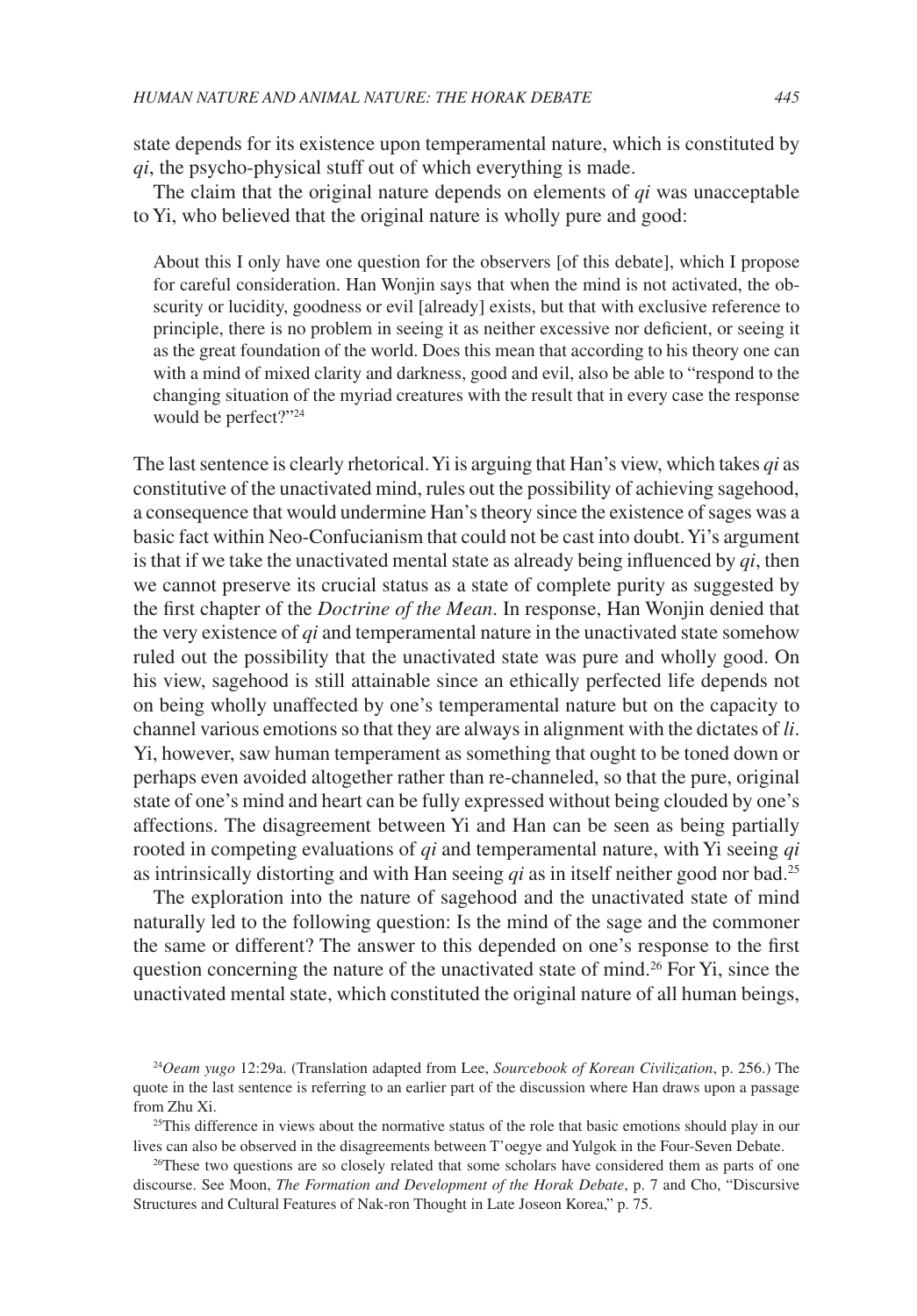was wholly good, the difference between the sage and commoner was to be found only in the differences in *qi* and not in their original nature:

The difference between sages and ordinary people is the result of whether they are lightly or profoundly bound [by impure *qi*], and because of this their heart is either lucid or obscure, and they are good or bad, respectively. Nevertheless, like [the difference between] a host and a guest or the root and the branch tips [of a tree], the mind itself and the endowment of *qi* are separate and distinct; their difference is perfectly ordered.<sup>27</sup>

Yi's view that both the sage and the commoner possess an equally pure original nature is not only a theoretical proposition but a claim that is also rich in practical implications. For if the unactivated state is purely good and the only impediments for achieving sagehood are the disturbances of *qi* that originate from the turbulent emotions triggered by contact with the external world, the meditative practice of quiet-sitting, a traditional Neo-Confucian practice, could help (given sufficient time and the right conditions) anybody to obtain the mind of a sage. In fact, Yi Gan was himself an avid practitioner of quiet-sitting, and his personal experience of its restorative qualities likely reinforced his firm belief in the absolute purity of the unactivated state.

But did Han Wonjin deny, against Yi Gan, that the nature of the mind of the sage and that of the commoner were the same? In one sense yes, and in another no, for Han believed that we needed to distinguish between three senses of "nature":

There are three levels of nature. There is the nature that is shared by all human beings and other creatures (for example, Chapter 22 of the *Zhongyong* says, "The nature of human beings and other creatures is my nature"); there is the nature that is different in human beings and other creatures but is shared by all human beings (for example, the Collected Commentaries on the "Gaozi" chapter of the *Mengzi*, says, "From the perspective of principles, if we talk about the endowment, of benevolence, dutifulness, ritual propriety, and wisdom, how could other creatures attain these completely?" and the Introduction to the *Daxue* says, "When Heaven gave life to human beings, how could it not have endowed them all with a nature consisting of benevolence, dutifulness, ritual propriety, and wisdom!"); there is the nature that differs from person to person (for example, the *Analects* says, "By nature people are close to one another"). It is not that nature has these three levels and each is not the same as the others; it is simply that depending on how people look at nature, there are these three levels.28

Let us call the first level of nature, which is shared by all things, *universal nature*, the second level of nature, which is shared by only creatures of a particular kind, *species-specific nature*, and the third level of nature, which varies among humans, *person-relative nature*. Armed with these distinctions, Han can claim that Yi is correct that the nature of the sage and commoner is the same so long as we are

<sup>27</sup>*Oeam yugo* 12. The analogies of the host and the guest, and the root and the branch tip were widely used in the Neo-Confucian tradition, and are here being called upon to note the way in which the mind and *qi* are clearly distinct with sharply demarcated roles, while remaining connected on some deep and less evident level.

<sup>28</sup>*Namdang chip* 7:2b–3b.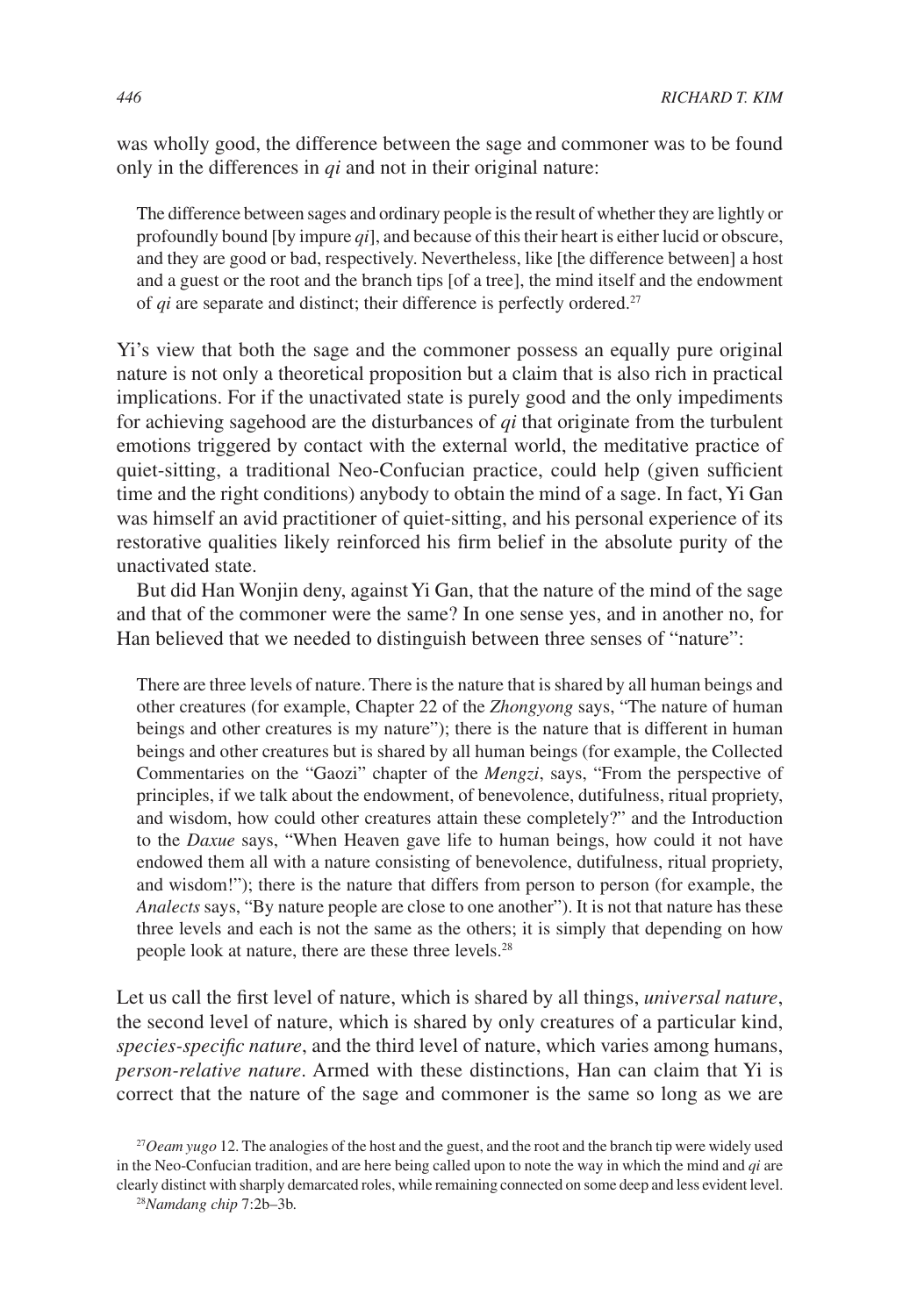talking about either *universal nature* or *species-specific nature* (or in this case, human nature) but incorrect if we are discussing *person-relative nature*. In this way, Han can agree with Yi that the commoner can also achieve sagehood since both the commoner and the sage enjoy the same *human (species-specific) nature*, which, in itself, is wholly good.

Han's method of distinguishing the three different levels of nature became a catalyst for the central question of the Horak Debate: Is the nature of humans and the nature of other animals the same or different? Unsurprisingly, Han and Yi offered diverging answers to this question, with Yi adamantly claiming that the nature of both humans and non-humans are the same and with Han arguing that they are different.

According to the metaphysical framework adopted by the Korean Neo-Confucians, original nature, which is identical to *li* and is purely good, is constituted by the five virtues of benevolence, righteousness, propriety, wisdom, and loyalty.29 This aspect of their thought originates from their particular reading of the *Mengzi* in which Mengzi proposes that human nature is good by arguing for the existence of moral sprouts (*duan*) that, when developed and filled out, becom full-blown virtues. Zhu Xi and later Neo-Confucians, partly as the result of Buddhist influences, understood the sprouts not as incipient tendencies needing to be developed but as expressions of fully formed virtuous natures inherent in all things.30

Yi Gan takes this position: "From the point of view of one source, the Five Virtues transcend the concrete form. Thus, there is no differentiation of 'part and whole' between human and non-human beings. This is called original nature."31 On Yi's view, all creatures, by containing within them the heavenly principle (*li*), also share the same original nature and are therefore in full possession of the five virtues. Yi's view that the virtues are common to both humans and animals can be taken as a consequence of the commitment to his conception of the *li-qi* metaphysical framework of Neo-Confucianism. But here Yi's position appears to conflict with the common-sense observation that other animals (even those with more developed capacities like apes or dolphins) simply lack the capacity to manifest any of the virtues.<sup>32</sup> Yi responded to this objection by recognizing that the differences among humans and other creatures were real but not absolute; moreover, they were the result of differences in temperamental (rather than original) nature. While human beings are endowed with "upright" and "continuous" *qi*, according to Yi, other beings possess "impure" or "turbid" *qi.* By appealing to the distorting effects of *qi*, Yi aims to maintain the view that by being solely constituted by *li*, the nature common to all things is absolutely perfect.

<sup>32</sup>Of course, even if one agrees that no other animals besides human beings have the capacity for full blown moral actions, one can believe that other animals, especially those that are much closer to us phylogenetically, do have certain moral emotions that allow them to act morally. The degree to which such emotions or actions resemble moral emotions and moral actions exemplified by human beings is an extremely controversial issue. I will return to this issue below.

<sup>29</sup>As those who are familiar with the *Mengzi* will notice, loyalty was not one of the virtues attached to one of the four moral "sprouts" that Mengzi argued for in claiming that human nature is good.

<sup>30</sup>For a lucid and concise account of how Buddhism influenced Zhu Xi's views, see Philip J. Ivanhoe, *Confucian Moral Self-Cultivation* (Indianapolis IN: Hackett Publishing Company, 2000).

<sup>31</sup>Oeam yugo 7. (Translation from Hong, "Is the Morality of Human Beings Superior," p. 80.)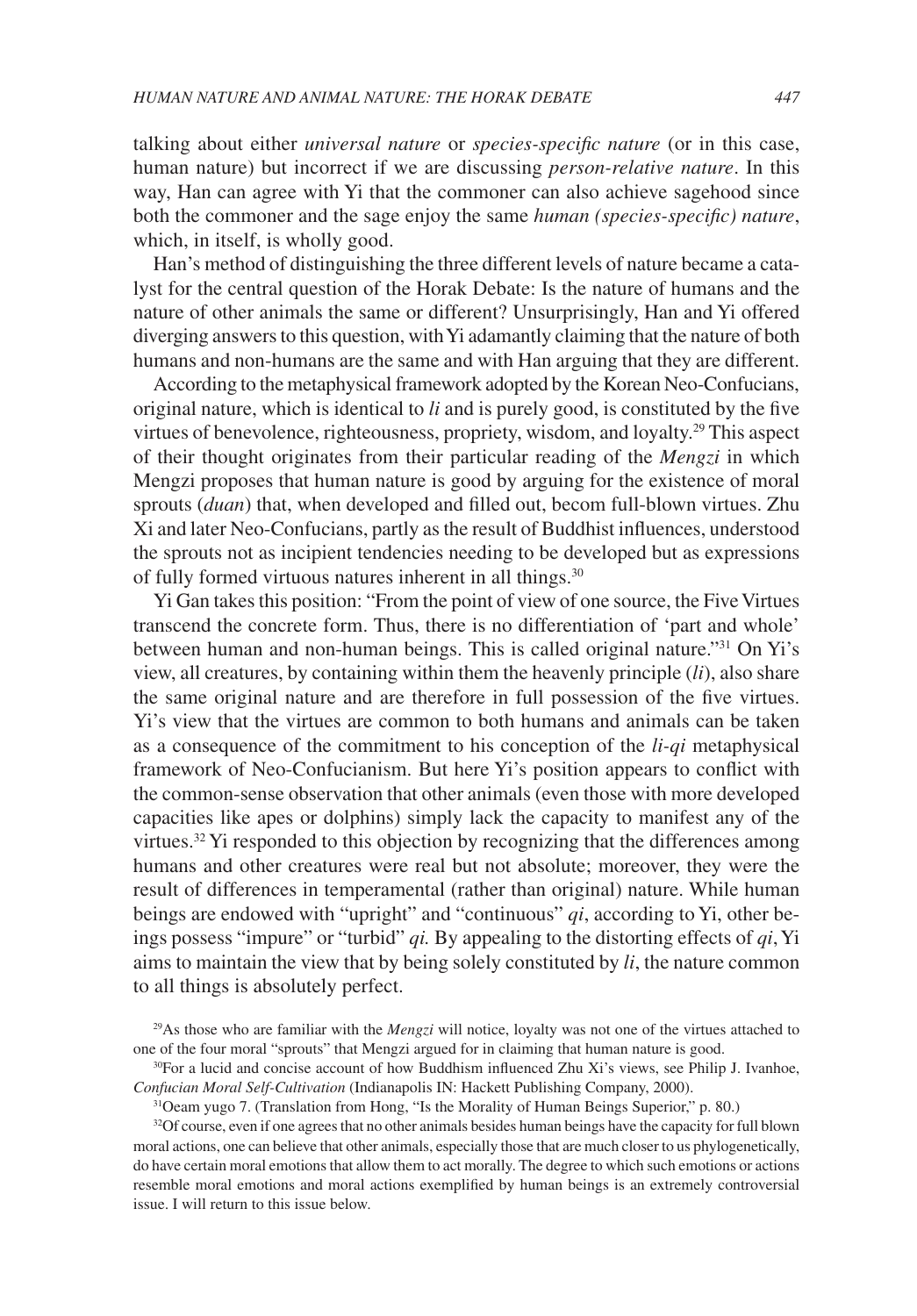At this point one might begin to wonder whether the disagreement between Yi and Han is merely terminological. For couldn't Han, with his distinctions concerning the different levels of nature, agree with Yi that regarding *universal nature* but not *species-specific nature* or *person-relative nature*, humans and non-human animals all share the same nature? Is there really a substantive disagreement here?

I think that there is. The deeper issue is about which of the three levels of nature that Han distinguished should occupy the most fundamental role within the Confucian moral framework by serving as the metaphysical basis for moral self-cultivation. What, in other words, is the *true* or *real* nature that we need to follow in order to achieve sagehood? For Yi, our true nature should not be identified in any way with physical elements (*qi*), which can only block or distort the underlying goodness that every entity possesses, but with the transcendental or spiritual element (*li*), which is wholly pure and good. Yi remarks: "Even though nature is differentiated into the original and the physical, what should be given more emphasis is the original."33 Here Yi expresses the kind of metaphysical yearning that we earlier observed in T'oegye: a desire for an immaterial, transcendental basis for our nature.

Han, however, seeks to avoid a sharp separation between *li* and *qi* and to maintain a unified outlook that always aims to see human beings as organic wholes, as an integration of both *li* and *qi.*34 From this synthetic perspective, to understand the natures of both humans and other animals, one must consider not only the *li* that shapes and informs them but also their physical makeup. So for Han, the level of nature that should serve as the metaphysical basis for moral self-cultivation is *human (species-specific) nature*, which is constituted by both *li* and *qi.*

Viewing the nature of an entity as partially constituted by its physical makeup naturally led Han to the position that the natures of humans and other living entities are indeed different. For Yi, on the other hand, since nature properly refers to the *universal nature* that is shared by all living beings, the nature of human beings is the same as the nature of other animals. And since this implies that all creatures also fully possess *li*, the metaphysical foundation for the virtues, all non-human animals equally possess the virtues as well.

We are now in position to see that the disagreement between Han and Yi regarding human nature did not center on conflicting beliefs about observable facts. As it will become clear in the next section, they both agree that the behaviors and activities attributable to humans and other animals are clearly different. But for Yi, these differences are the products of different material constitutions (*qi*). They do not lead to differences in the natures of humans and other animals since nature, for Yi, is solely constituted by *li.* Thus, their disagreement is rooted in diverging metaphysical views about the proper conception of nature, with Yi advocating the universal, purely *li-*based conception of nature while Han endorses the species-specific conception of nature that includes both *li* and the material constitution (*qi*) that differentiates

<sup>33</sup>Oeam ego 7:18b (Translation from Sa-Soon Youn, "The Korean Controversy over Chu Hsi's View on the Nature of Man and Things," p. 572 in *Chu His and Neo-Confucianism*, ed. Wing-tsit Chan (Honolulu: University of Hawaii Press, 1986).

<sup>34</sup>This is an outlook that was also deeply embedded in the metaphysical system of Yulgok. See Ro, *The Korean Neo-Confucianism of Yi Yulgok*.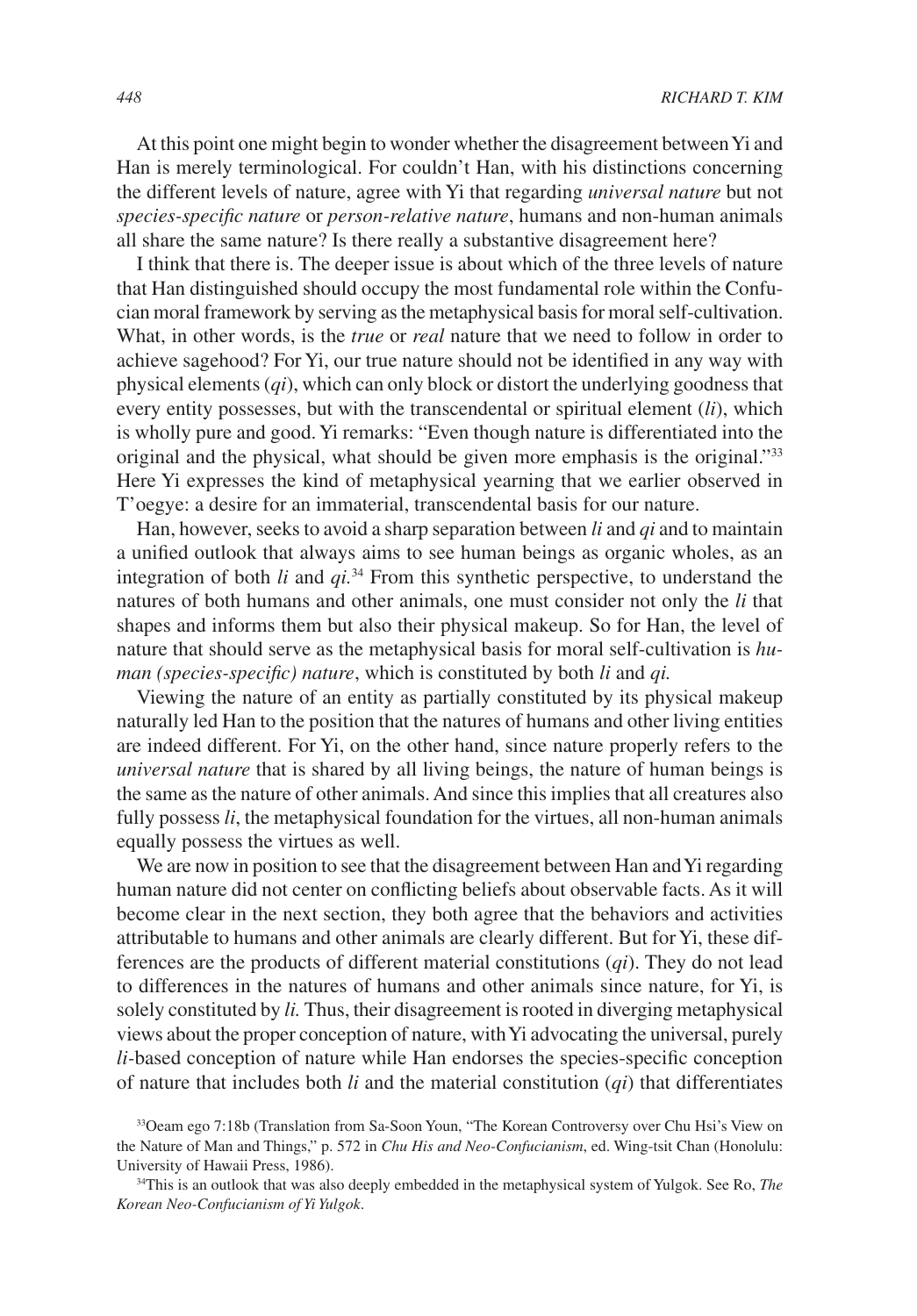one species from another. Because both Han and Yi see nature as playing a pivotal role in their metaphysical framework as the ultimate source of normativity, a mere terminological shift would not resolve this deep philosophical conflict. What we see in the Horak Debate, therefore, is a continuation of the same fundamental tension that lay at the heart of the Four-Seven Debate, between the propensity to identify ourselves with what transcends our physical constitution and the desire to understand ourselves as fully embodied beings with temperament and emotion.

#### III. HORAK DEBATE, NATURAL GOODNESS, AND MORAL NATIVISM

In this section I want to draw upon resources found within contemporary Western moral philosophy. I will do this by showing how the debate is connected to two live philosophical issues that remain hotly contested. I will first discuss Philippa Foot's ethical naturalism, as developed in her book *Natural Goodness*, which claims that the determination of certain qualities or characteristic traits *as* virtues is established by facts about the kind of life-form that human beings instantiate. To help set the stage for discussion of Foot's position, I will discuss Peter Geach's distinction between predicative and attributive adjectives, as used by Foot to motivate her naturalistic framework. I will contend that Foot's framework offers greater support of Han Wonjin's view than Yi Gan's view concerning the relationship between human and non-human animal nature. Second, I will draw upon *moral nativism*, the view that moral faculties are innate, genetically inherited features of human beings. I will argue that one of the arguments in favor of moral nativism and accepted by a number of contemporary evolutionary biologists and primatologists, the *proto-morality argument*, relies upon a claim that was widely accepted by the main participants of the Horak Debate, namely, that non-human animals exhibit a variety of behaviors that resemble human moral actions. On this issue the Korean Neo-Confucians held beliefs closer to our contemporary knowledge of ethology than the views held by many modern philosophers. In part this is a result of the Neo-Confucian conception of the relationship between human beings and the natural world.

Employing the resources of contemporary philosophy will inevitably involve the danger of anachronistically attributing alien thoughts to thinkers who belonged to a radically different philosophical tradition. But as long as we proceed carefully, such comparative analysis can be helpful for getting us to appreciate the Horak Debate as centering on significant philosophical issues and to move us beyond seeing the debate as merely a quaint discussion from a bygone era. Moreover, taking up the debate from a contemporary perspective may help us to achieve a better grasp of the debate itself, and perhaps even allow us to more accurately evaluate the merits of the debate's arguments and positions.

#### *III.a. Natural Goodness*

In his seminal article "Good and Evil," Peter Geach distinguishes between predicative and attributive adjectives.<sup>35</sup> Predicative adjectives are those that operate

<sup>35</sup>Peter Geach, "Good and Evil," *Analysis* 17 (1956): 33–43.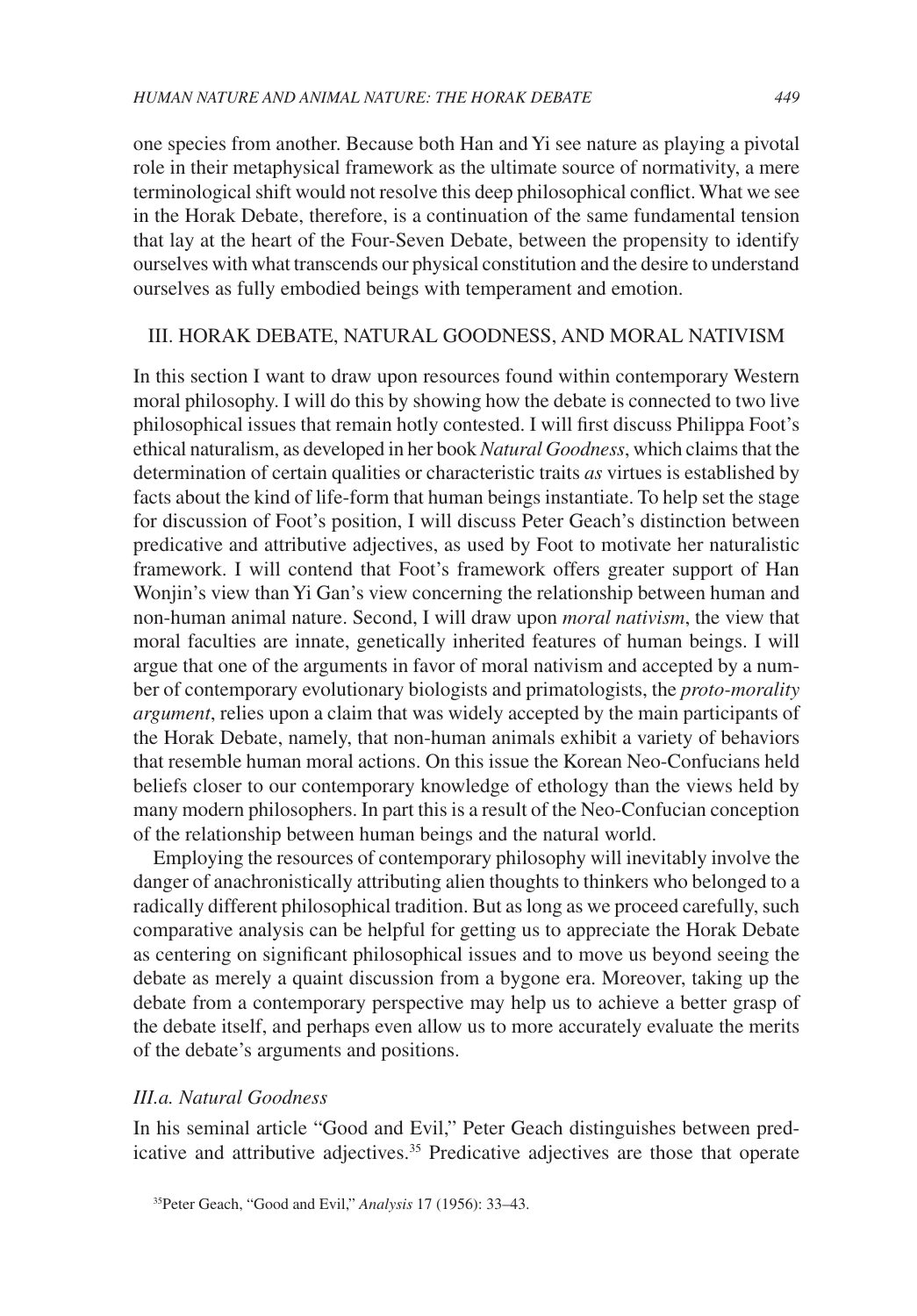independent of the noun to which they are attached. So, for example, "red" is a predicative adjective since the criteria by which we judge whether something is red does not depend upon the nature of the object in question. The redness of a book or a car does not change because in one case we are talking about a book and in another case a car. Attributive adjectives, however, do depend upon the nature of the entity for their operation. So "tall" or "large" are attributive adjectives since to judge that something is tall or large does require one to consider the kind of thing one is talking about. A professional basketball player may be "tall" even though he is shorter than a "short" oak tree. Or a mouse might be "large" even though it is smaller than a "small" elephant. Another way to grasp this distinction is by seeing that a statement involving a predicative adjective, e.g., "x is a red car," can be broken down into: (a) "x is red" and "x is a car." But statements involving attributive adjectives cannot be similarly broken down since we cannot infer from the statement "x is a large mouse" that: (a) "x is large" and (b) "x is a mouse." Employing this distinction, Geach claims that "good" is also an attributive adjective. That is to say, whether the statement "this is a good x" is true depends on the kind of thing x is. A man can be a good thief, but it would not follow that he is a thief, and that he is good.

In *Natural Goodness* Philippa Foot draws upon Geach's distinction to claim that the goodness or defect of living organisms depends upon their species-specific natures.<sup>36</sup> When we say that a withering plant has defective roots because it is unable to sufficiently absorb nutrients from the soil, we are making a judgment based upon the kind of life-form that plants instantiate. An owl that cannot see in the dark is defective, because owls are nocturnal creatures. They need to see in the dark to hunt their prey. Similarly, Foot claims, what counts as virtues, those characteristics that are needed for a successful human life, are also dependent upon facts about the kinds of lives that are characteristically human and the qualities necessary for human flourishing. Courage, for example, is a virtue in humans because we experience fear and the capacity to overcome fear is a necessary characteristic for a flourishing life; courage is a quality that human beings in general *need*. 37 So, just as what determines whether certain qualities count as good or defective in plants and other animals is dependent upon their particular species-relative form of life, what determines whether certain qualities in humans count as virtues also depends upon facts about the kind of life that is distinctively human.

As we observed earlier, one of the main points of contention between Yi Gan and Han Wonjin was whether non-human animals also possess the five virtues that constitute original nature, with Yi maintaining that they did and Han arguing that they did not. Here Foot's point that what marks certain qualities or features of an entity as "good" depends upon the kind of life-form that the entity exemplifies, seems to speak against Yi's position. For if we were to examine the characteristic

<sup>36</sup>For Foot's discussion of Geach's distinction, see Philippa Foot, *Natural Goodness* (Oxford UK: Oxford Univ. Press, 2001), pp. 2–4.

<sup>&</sup>lt;sup>37</sup>Philippa Foot sees virtues as correctives that help us to combat desires that can lead us astray. See Philippa Foot, "Virtues and Vices" in *Virtues and Vices and Other Essays in Moral Philosophy*, 2nd ed. (Oxford UK: Oxford Univ. Press, 2002).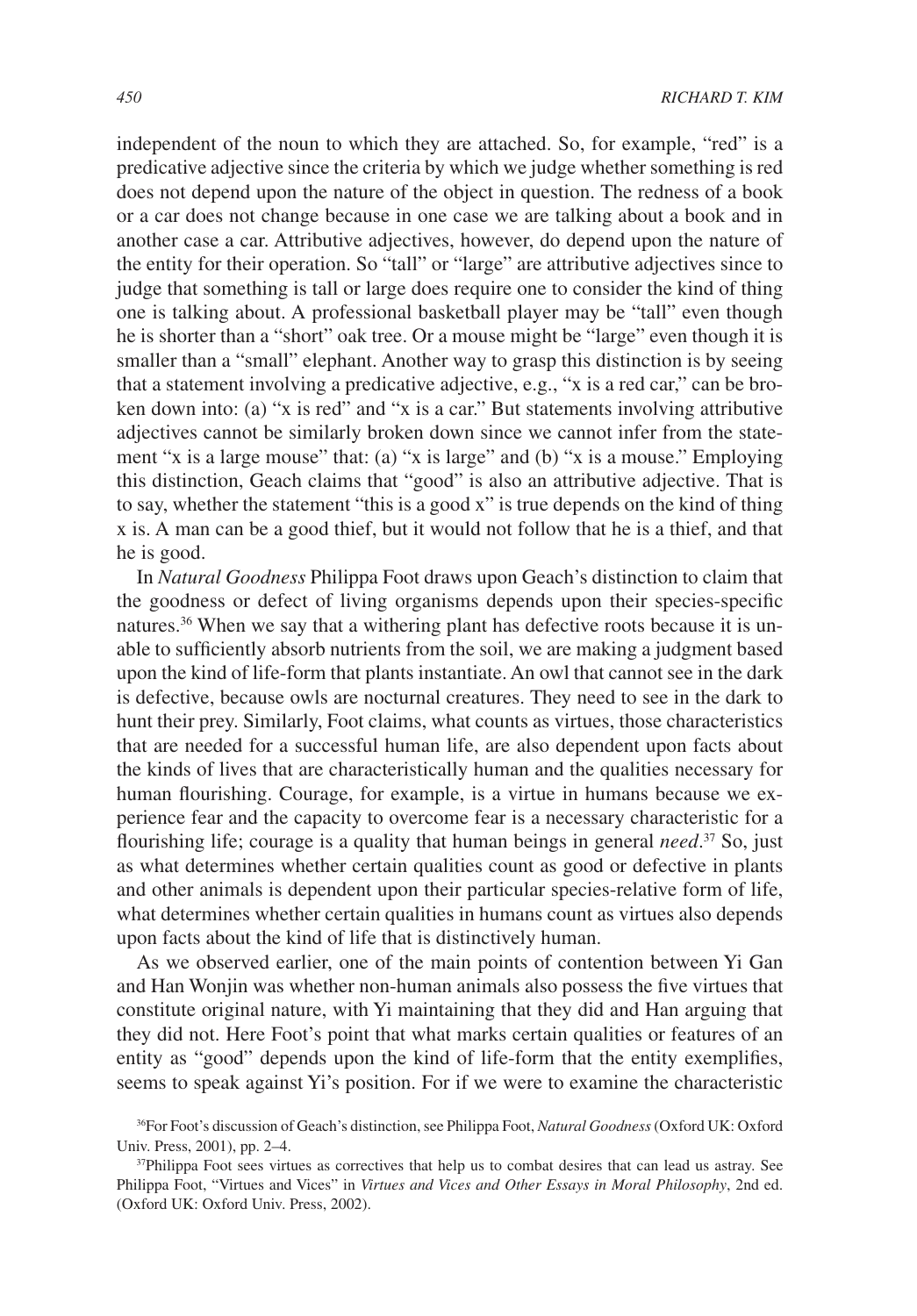life-form of other animals such as ants, bees, horses, apes, or dolphins, it is clear that the qualities that they need to develop and become mature, properly functioning instances of their species kind, simply are not the kinds of qualities (i.e., the virtues) that human beings need in order to achieve a properly functioning human life.<sup>38</sup> Of course, they may have qualities that resemble certain virtues that are proper to human beings, but it just does not look plausible, for example, to maintain that ants and horses need the virtue of benevolence (*ren*) in order to flourish; they simply lack the necessary equipment. So, if the nature of a living being (i.e., its characteristic life-form) determines facts about what is necessary for its flourishing, then the "good" or "virtuous" characteristic traits (i.e., traits conducive to flourishing) are fixed by the particular nature of individual entities. In other words, if x and y share the same nature, then they both need the same set of character traits to flourish. So, contrary to Yi Gan's view, the nature of humans and other animals are different, since the characteristic traits necessary for flourishing vary across species-kind.

One important as well as contentious aspect of Foot's view about natural goodness is that one's species-specific nature generates certain normative facts about the kinds of qualities or features that a particular living organism *ought* to have. On this view, the claim that A is a characteristic feature of the nature of B is to claim that B *ought* to possess or exhibit A.39 Because owls are nocturnal creatures, they ought to be able to see in the dark. This view about the intrinsic normativity of nature is a view that was shared by Korean Neo-Confucian thinkers since they believed that one's nature was something that should be followed. For support, scholars like Han Wonjin appealed to the first few lines of the *Doctrine of the Mean*: "What heaven decrees is called "the nature"; to follow the nature is called "the Way"; to cultivate the Way is called "instruction."40 Since the Way or *dao* for the Neo-Confucians is the ultimate source of normativity, this passage is claiming that one ought to follow one's nature since following one's nature is constitutive of following the Way, as exemplified in the following argument by Han Wonjin:

Now, if one says the myriad things all are fully endowed with the Five Virtues as their nature, but do not follow the *Dao* of the Five Virtues in the course of their actual lives, then these things are incapable of following their nature, and the *Dao* is not grounded in their nature. This means that there are aspects of the nature that cannot be followed. But how can we call a nature that cannot be followed "nature" and how can we call a way that is not grounded in nature the "*Dao*"?41

<sup>40</sup>*Doctrine of the Mean* 1:1. Translation is from Daniel K. Gardner, *Learning to Be a Sage: Selections from the Conversations of Master Chu* (Berkeley CA: Univ. of California Press, 1990), p. 110.

41*Namdang chip* 8:13b–14a.

<sup>&</sup>lt;sup>38</sup>This does not preclude the possibility that other animals exhibit tendencies that are not conducive to their flourishing that closely resemble characteristic traits that are counted as virtues for human beings. Such tendencies, however, by being disconnected from their flourishing wouldn't properly count as virtues for them. I thank Eirik Harris for this point.

<sup>&</sup>lt;sup>39</sup>As Foot is carefully to point out, this view does not imply that every B possesses or exhibits A, or even that the possession of B by A is the statistical norm. Foot, *Natural Goodness*, pp. 25–37.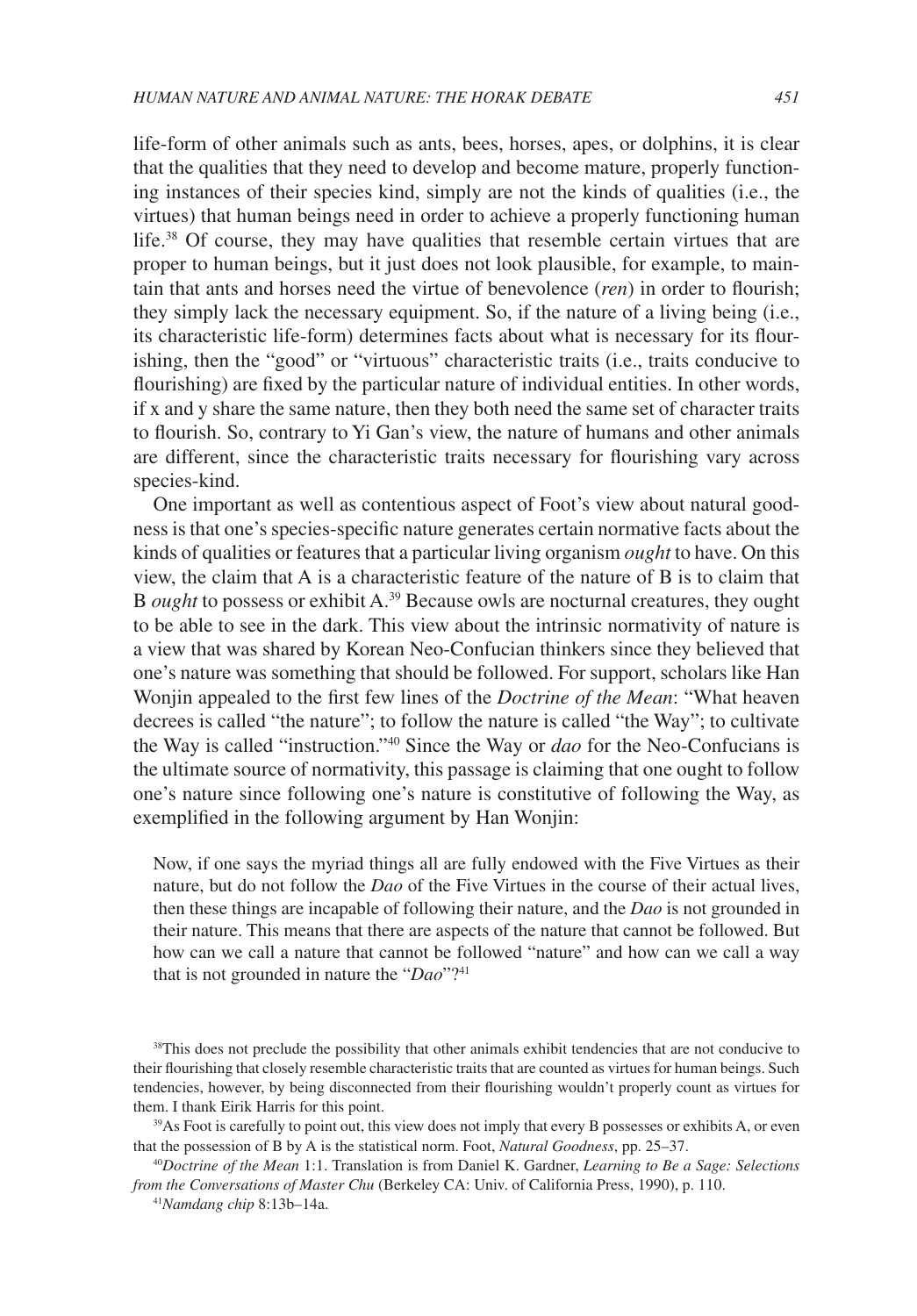Han's invocation of the concept of *dao* suggests that he is drawing upon the idea found in the first few lines of the *Doctrine of the Mean* quoted above and appealing to the widely accepted view that nature is normative. Nature provides all things with the proper standards that ought to be followed. With this in mind, I think we can give the following reconstruction of Han's argument:

- 1. If certain characteristics (e.g., the virtues) are constitutive of x's nature (where x is some kind of living organism), then they ought to be exemplified by x.
- 2. But if certain features ought to be exemplified by x, then x should be capable of exemplifying those features.
- 3. Since other animals cannot possess and exhibit the Five Virtues, they cannot be constitutive of their natures.
- 4. But the Five Virtues are constitutive of human nature.
- 5. Therefore, the natures of other animals and human beings are different.

If this is an accurate reconstruction of Han's argument above, then he seems to be relying on something like the "ought implies can" principle that, roughly, claims that if x ought to do y, then x can do y.42 For if it is not even *possible* for non-human animals to exemplify certain characteristics (i.e., the five virtues), then what could it mean to claim that they nevertheless *ought* to exemplify them? To hold them up to standards that it is not even possible for them to meet would be absurd. I find this argument eminently plausible.

#### *III.b. Moral Nativism and the Proto-Morality Argument*

One of the issues within contemporary ethics that continues to generate much heated discussion concerns the origins of our moral faculties, especially our capacity for altruistic behavior, as well as the source of our moral sentiments such as empathy and sympathy. *Moral Nativism* is the view that our moral faculty—the capacity to engage in moral reasoning, make moral judgments, and perceive the world in moral terms—is a basic feature of our cognitive machinery, hard-wired into us rather than generated solely by experience. Perhaps the most frequently used strategy to support *moral nativism* is to draw an analogy with *linguistic nativism*, the view that our ability to acquire a language is genetically inherited.<sup>43</sup> According to some philosophers, since *linguistic nativism* is widely accepted by both linguists and philosophers, if *moral nativism* could be shown to be analogous to *linguistic nativism* in the relevant ways, *moral nativism* would also enjoy a high degree of plausibility. But whether

<sup>42</sup>Of course, the truth of the *ought-implies-can* principle is a matter of great controversy in contemporary moral philosophy. While I doubt that it is universally applicable to all situations, its application to this particular case strikes me as quite plausible.

<sup>43</sup>The three most prominent defenders of *linguistic nativism* are Jerry Fodor, Noam Chomsky, and Steven Pinker. See Jerry Fodor, *The Modularity of Mind* (Cambridge MA: The MIT Press, 1983), Naom Chomsky, *Language and Problems of Knowledge* (Cambridge MA: The MIT Press, 1988), and Steven Pinker, *The Language Instinct* (New York NY: HarperCollins, 1994).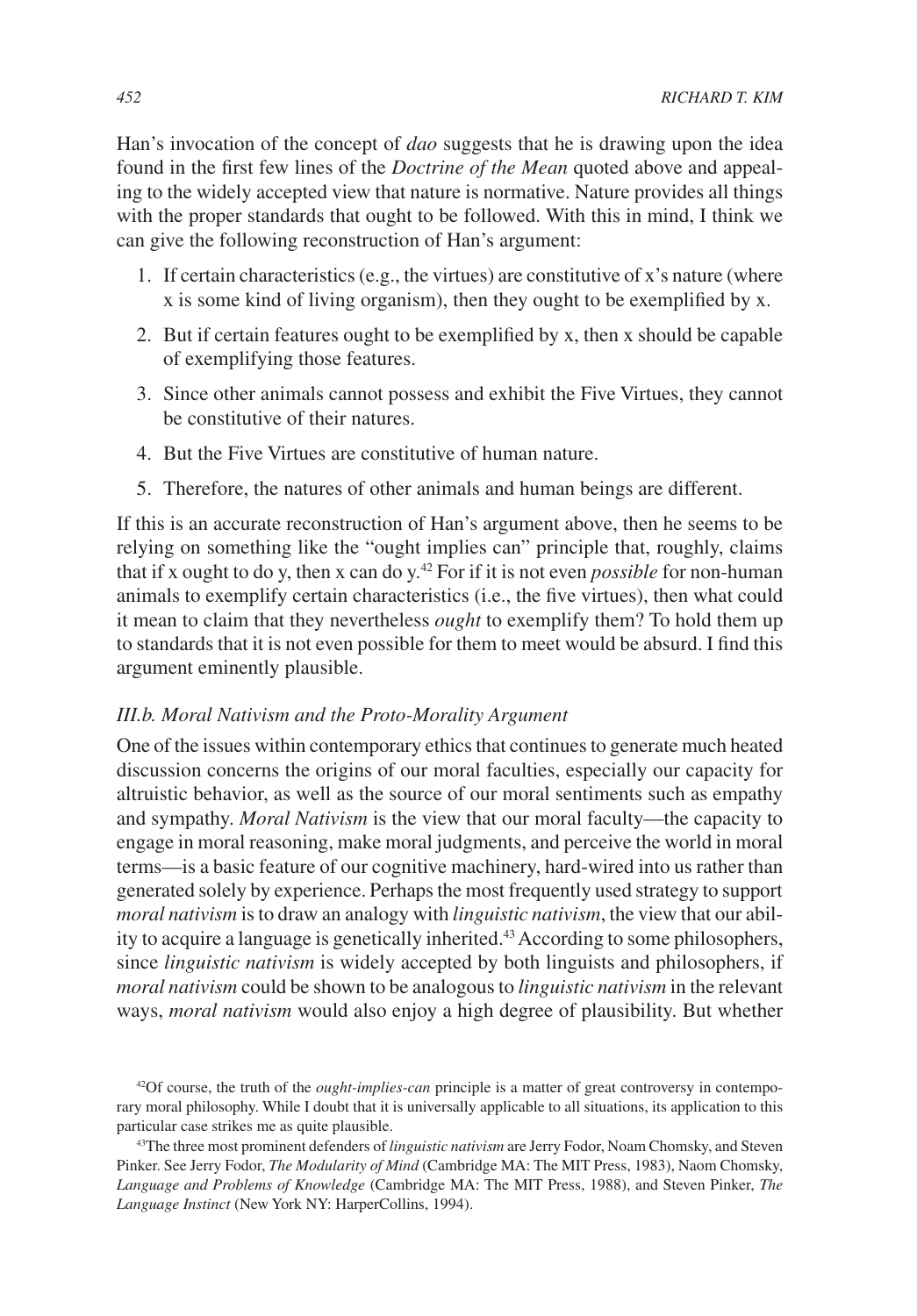the argument by analogy using *linguistic nativism* to support *moral nativism* is successful still remains a highly contentious point.44

Another argument in support of *moral nativism* that has been endorsed by a number of philosophers is what we might call the *proto-morality argument*, which draws upon the existence of various proto-moral capacities that are found in other animals, especially those that are proximate to our own phylogenetic line, to show that our moral faculty is a product of evolutionary processes and therefore rooted in our biological nature. If, for example, apes and chimpanzees demonstrate the capacity for rudimentary forms of altruistic behavior as well as the capacity for empathy, then we have some evidence for believing that our empathic capacities are not solely the products of culture and society but powers that were genetically inherited through evolutionary forces. A number of evolutionary biologists and primatologists who support the *proto-morality argument* have appealed to a wide range of empirical data in support of the argument's premise that non-human animals exhibit a variety of pro-social behaviors that resemble a number of human moral traits. Take an example from creatures that are fairly remote from us on the evolutionary tree: the Hymenoptera, an order of insects that includes bees, ants, and wasps. These insects form highly cooperative social colonies that make use of divisions of labor, coordinated food distribution, and information sharing—strategies that clearly involve genetically inherited pro-social mechanisms. In bees we not only find intricate systems of coordinated behavior but the evolved capacity to perform "self-sacrificing" acts such as the stinging of enemies in defense of the hive even at the cost of their own lives.45 The relevant point to draw from such behaviors is that for creatures with a social nature, the ability to cooperate and coordinate behavior through reciprocal exchanges and even the sacrifice of one's own life may be expressions of traits that are products of evolutionary forces.

Within the past several decades there has been a steady accumulation of experiments and observations that appear to show that chimpanzees, apes, and other primates possess fairly complex capacities for proto-moral behaviors, including behaviors that appear to exhibit altruism, empathy, sympathy, perspective-taking, consolation, reciprocity, and even a sense of fairness.<sup>46</sup> Of course, there are ongoing

44The supporters of the analogy between *linguistic nativism* and *moral nativism* include Susan Dwyer, "How Good Is the Linguistic Analogy?" in *The Innate Mind*, Vol. 2: *Culture and Cognition*, ed. Peter Carruthers, Stephen Laurence, and Stephen Stich (New York NY: Oxford Univ. Pres, 2006); Susan Dwyer, Bryce Huebner, and Marc D. Hauser, "The Linguistic Analogy: Motivations, Results, and Speculations," *Topics in Cognitive Science* 2 (2009): 486–510. Among the nay-sayers are: Jesse Prinz, "Against Moral Nativism" in *Stich and His Critics*, ed. Dominic Murphy and Michael Bishop (Oxford UK: Blackwell, 2009), pp. 167–89; Kim Sterelny, "Moral Nativism: A Sceptical Response," *Mind and Language* 25 (2010): 279–97.

<sup>45</sup>I am not implying that bees perform such acts with the intention of giving up their lives, but that such acts can be described as "self-sacrificial" since they require the loss of their own lives.

46Although his work remains controversial, Frans de Waal has been accumulating data for the past few decades in support of the existence of various proto-moral affections and capacities in non-human primates. De Waal has been heavily criticized for anthropomorphizing chimpanzee and ape behavior. But for a sympathetic understanding of de Waal's use of anthropomorphic language, see Robert Wright's comments in Frans de Waal, *Primates and Philosophers: How Morality Evolved* (Princeton NJ: Princeton Univ. Press, 2006), pp. 83–97, as well as de Waal's own response to criticisms of anthropomorphism in Appendix A of de Waal (2006). For a philosophically informed critical discussion of de Waal's research, see Edouard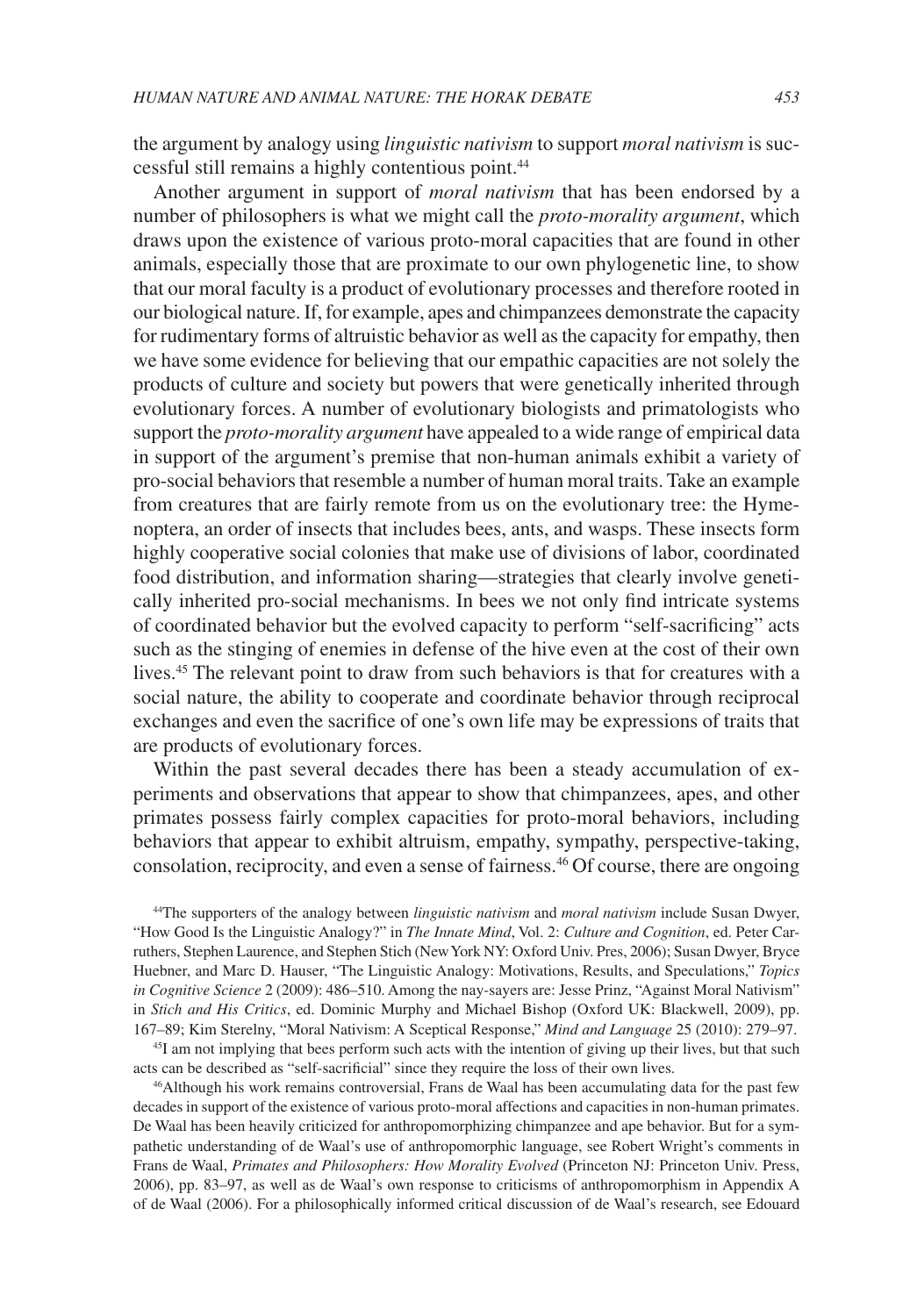debates about how we should interpret these different studies and what normative conclusions (if any) we can validly draw from them, but I find it plausible that at least some rudimentary traits found in other animals do count as precursors to our own moral capacities.

Returning to the Horak Debate, we might initially suppose that the position of Yi Gan, in identifying human nature as the same as the nature of other animals, better agrees with those who defend the *proto-morality argument* than does the view of Han Wonjin. But as we can see from our earlier discussion of their debate, such an inference would be unwarranted. For the disagreement between Yi and Han is not based on divergent views about the *observable* behaviors or capacities of non-human animals. Both of them, in fact, agree that non-human animals cannot exemplify the five virtues to the degree that human beings can, given the imperfections of their *qi*. But they also agree that different creatures are able to partially exhibit behaviors that resemble certain virtues.47 On this point they were undoubtedly influenced by the observations of Zhu Xi (a towering figure in Neo-Confucian thought) who keenly observed various humanlike traits manifested in the behavior of other animals:

As for animals, they too have this same nature [as humans], but it is restricted by their physical constitutions which produce blockage and obstruction that is so severe, it cannot be penetrated. As for the benevolence manifested by tigers and wolves, the sacrifices performed by badgers and otters and the proper social norms followed by bees and ants, these are the few places where they are able to penetrate their innate blockage and obstruction, like a thin shaft of light shining through a crack. As for apes, since their physical form is similar to human beings, they are the most intelligent of animals, only lacking the ability to speak.<sup>48</sup>

Interestingly, what neither Yi nor Han nor the other participants of the Horak Debate doubted was that non-human animals do, albeit to varying degrees, exhibit behaviors that manifest the five virtues. The following statement was made by Yi Yeonik, one of the later participants of the Horak Debate who defended Han's view that the natures of humans and other animals are different:

The benevolence of tigers and wolves, the dutifulness of bees and ants, the ritual propriety of badgers and otters, the wisdom of seasonal insects, and the trustworthiness of ospreys and hawks: since each of these only attains one [virtue] one cannot say that other creatures possess a complete endowment of benevolence, dutifulness, ritual propriety, and wisdom. . . . Since other creatures never attain the excellence of the five types of virtuous conduct and their minds are not capable of intelligent reflection, it is simply groundless

Machery and Ron Mallon, "Evolution of Morality" in *The Moral Psychology Handbook*, ed. John M. Doris (New York NY: Oxford Univ. Press, 2010).

47This may seem to go against the earlier claim proposed by Han Wonjin that non-human animals cannot possess the five virtues. But Han is only denying that non-human animals fully possess the virtues that are possessed by human beings. Following the thoughts of Zhu Xi, he agrees with Yi Gan that non-human animals do exhibit, to some extent, proto-moral tendencies. Thanks to Eirik Harris for raising this potential objection.

48Translation is my own; cf. Chan, *A Sourcebook in Chinese Philosophy*, p. 621.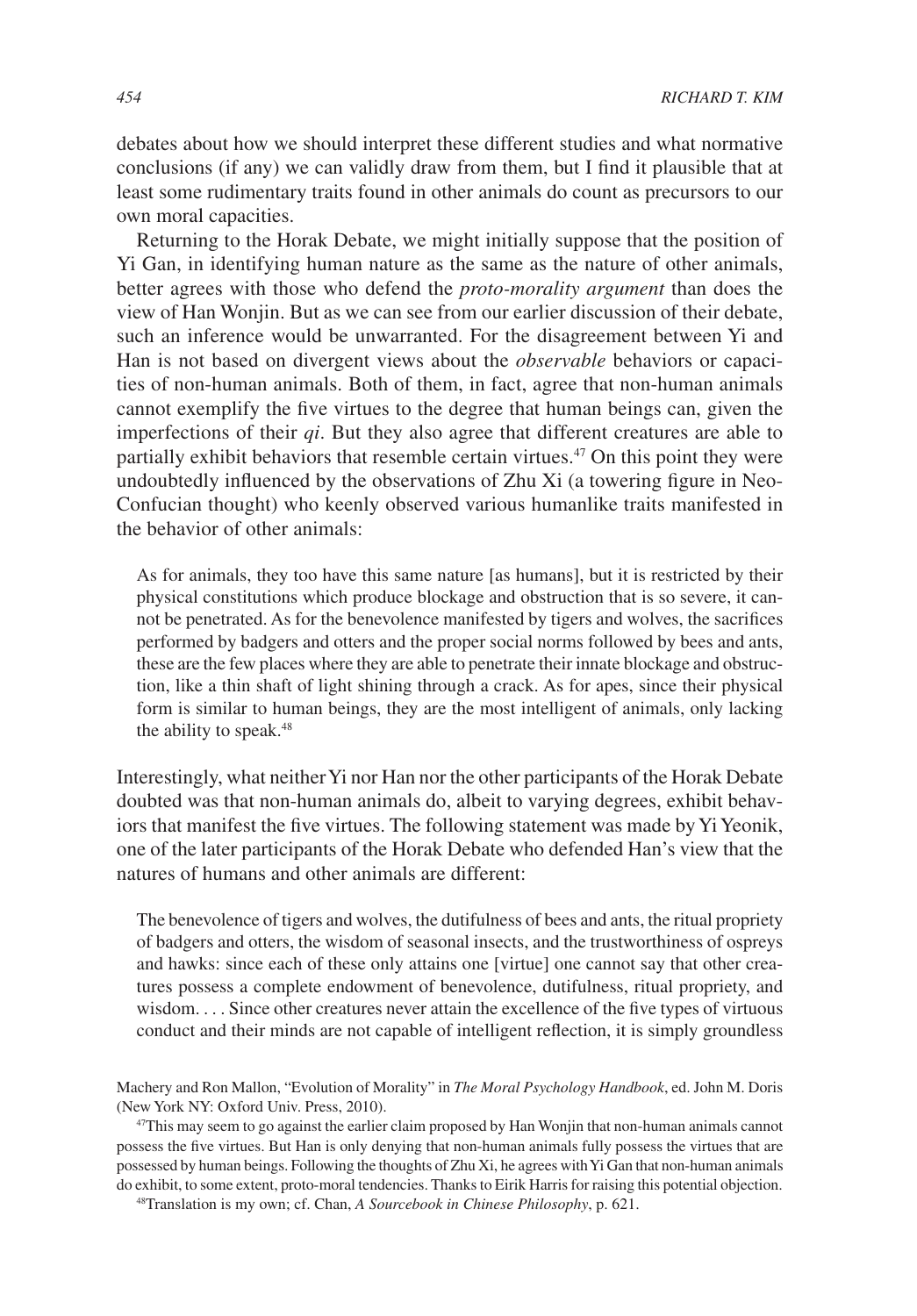to say they fully possess benevolence, dutifulness, ritual propriety, and wisdom; this is just contrary to basic reason.<sup>49</sup>

Yi Yeonik, like Han Wonjin and Yi Gan, accepted as evidently true that although the moral capacities of non-human animals are limited, they all exhibit certain virtuous tendencies, a view that is defended by a number of contemporary evolutionary biologists.50 Of course, it is doubtful that these Korean Neo-Confucians engaged in the kind of experimentation and analysis that would today count as scientific enquiry. But the Neo-Confucian attitude toward all creatures as fully endowed with *li* and their conviction that all things are interconnected suggests that these Korean scholars possessed a habit of mind that was attuned to the natural world and that their judgments about the various expressions of virtue in other animals was not just the product of abstruse speculation but rooted in careful observations made in the context of everyday life.<sup>51</sup> This attitude may be contrasted with the tendency exhibited all too frequently by modern philosophers in the West, most notoriously by Descartes, who sharply contrasted human beings with animals and understood human and non-human animal behavior as having very little in common. Here it looks like the Korean Neo-Confucians may have something to teach us, by offering us novel ways of looking at our relationship to other animals that better accord with our contemporary ethological understanding and by reminding us of the need to pay closer attention to our relationship to other animals, and more generally, to the natural world.

#### IV. CONCLUSION

One of the key features of the Cheng-Zhu school of Neo-Confucianism was its dependence on an elaborate metaphysical foundation based on the concepts of *li*  and *qi.* Difficulties concerning the relationship between *li* and *qi* lay at the heart of both the Four-Seven Debate and the Horak Debate, and eventually led to substantial criticisms of much of the Neo-Confucian metaphysical system by later Korean philosophers.52 The heart of the problem, according to these critiques, is an overly speculative metaphysical conception of *li*, which the Korean Neo-Confucians accepted as the source of all value, despite its inability to play any causal role in the natural world. These ideas led to the view that it was the psycho-physical elements related to *qi* (rather than *li*) that plays the more fundamental role in both our un-

52See Mark Setton, *Chong Yagyong: Korea's Challenge to Orthodox Neo-Confucianism* (Albany NY: SUNY Press, 1997), pp. 9-51 for an overview of the criticisms of the Cheng-Zhu school by Korean scholars.

<sup>49</sup>Samyeonip, Vol. 21.

<sup>50</sup>Another philosopher who takes seriously the connections between humans and other animals is Alasdair MacIntyre, who has argued that to fully comprehend our identity as human beings we must also attend to those characteristics that we share with other animals. See Alasdair MacIntyre, *Dependent Rational Animals*  (La Salle IL: Open Court Press, 1999).

<sup>&</sup>lt;sup>51</sup>The significance of the sense of interconnectedness that the Neo-Confucians felt with the rest of nature is explored by Philip J. Ivanhoe, "Senses and Values of Oneness" in *The Philosophical Challenge From China*, ed. Brian Bruya (Cambridge MA: The MIT Press, 2012) and David Tien, "Oneness and Self-Centeredness in the Moral Psychology of Wang Yangming," *Journal of Religious Ethics* 40 (2012): 52–71.